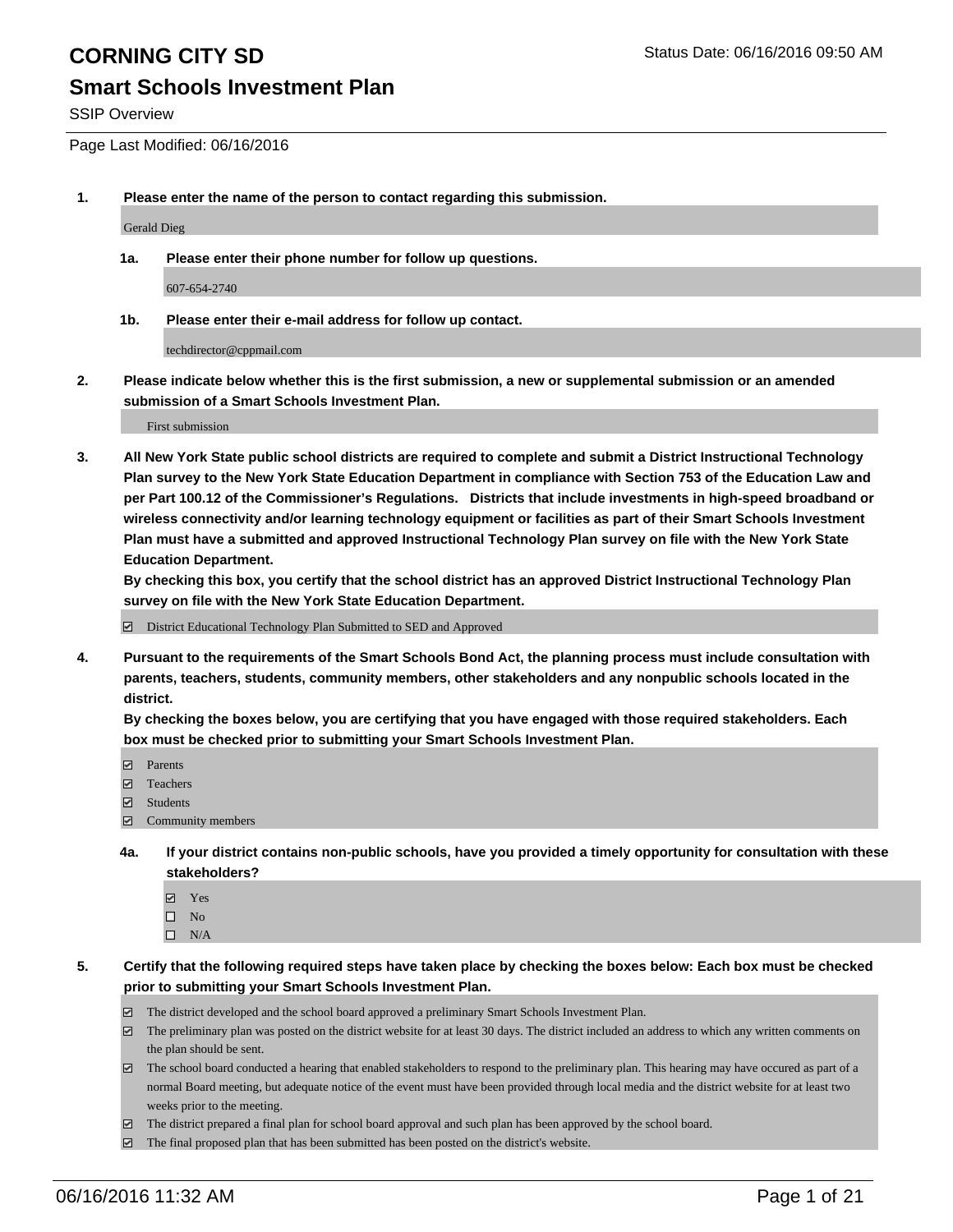## **Smart Schools Investment Plan**

SSIP Overview

Page Last Modified: 06/16/2016

**5a. Please upload the proposed Smart Schools Investment Plan (SSIP) that was posted on the district's website. Note that this should be different than your recently submitted Educational Technology Survey. The Final SSIP, as approved by the School Board, should also be posted on the website and remain there during the course of the projects contained therein.**

web site posting.pdf

**6. Please enter an estimate of the total number of students and staff that will benefit from this Smart Schools Investment Plan based on the cumulative projects submitted to date.**

5,200

**7. An LEA/School District may partner with one or more other LEA/School Districts to form a consortium to pool Smart Schools Bond Act funds for a project that meets all other Smart School Bond Act requirements. Each school district participating in the consortium will need to file an approved Smart Schools Investment Plan for the project and submit a signed Memorandum of Understanding that sets forth the details of the consortium including the roles of each respective district.**

 $\Box$  The district plans to participate in a consortium to partner with other school district(s) to implement a Smart Schools project.

**8. Please enter the name and 6-digit SED Code for each LEA/School District participating in the Consortium.**

| Partner LEA/District | ISED BEDS Code |
|----------------------|----------------|
| (No Response)        | (No Response)  |

**9. Please upload a signed Memorandum of Understanding with all of the participating Consortium partners.**

(No Response)

**10. Your district's Smart Schools Bond Act Allocation is:**

\$3,812,892

**11. Enter the budget sub-allocations by category that you are submitting for approval at this time. If you are not budgeting SSBA funds for a category, please enter 0 (zero.) If the value entered is \$0, you will not be required to complete that survey question.**

|                                       | Sub-         |
|---------------------------------------|--------------|
|                                       | Allocations  |
| School Connectivity                   | 1,519,000    |
| Connectivity Projects for Communities | 0            |
| Classroom Technology                  | 1,423,854    |
| Pre-Kindergarten Classrooms           | 0            |
| Replace Transportable Classrooms      |              |
| High-Tech Security Features           | 710,000      |
| Totals:                               | 3,652,854.00 |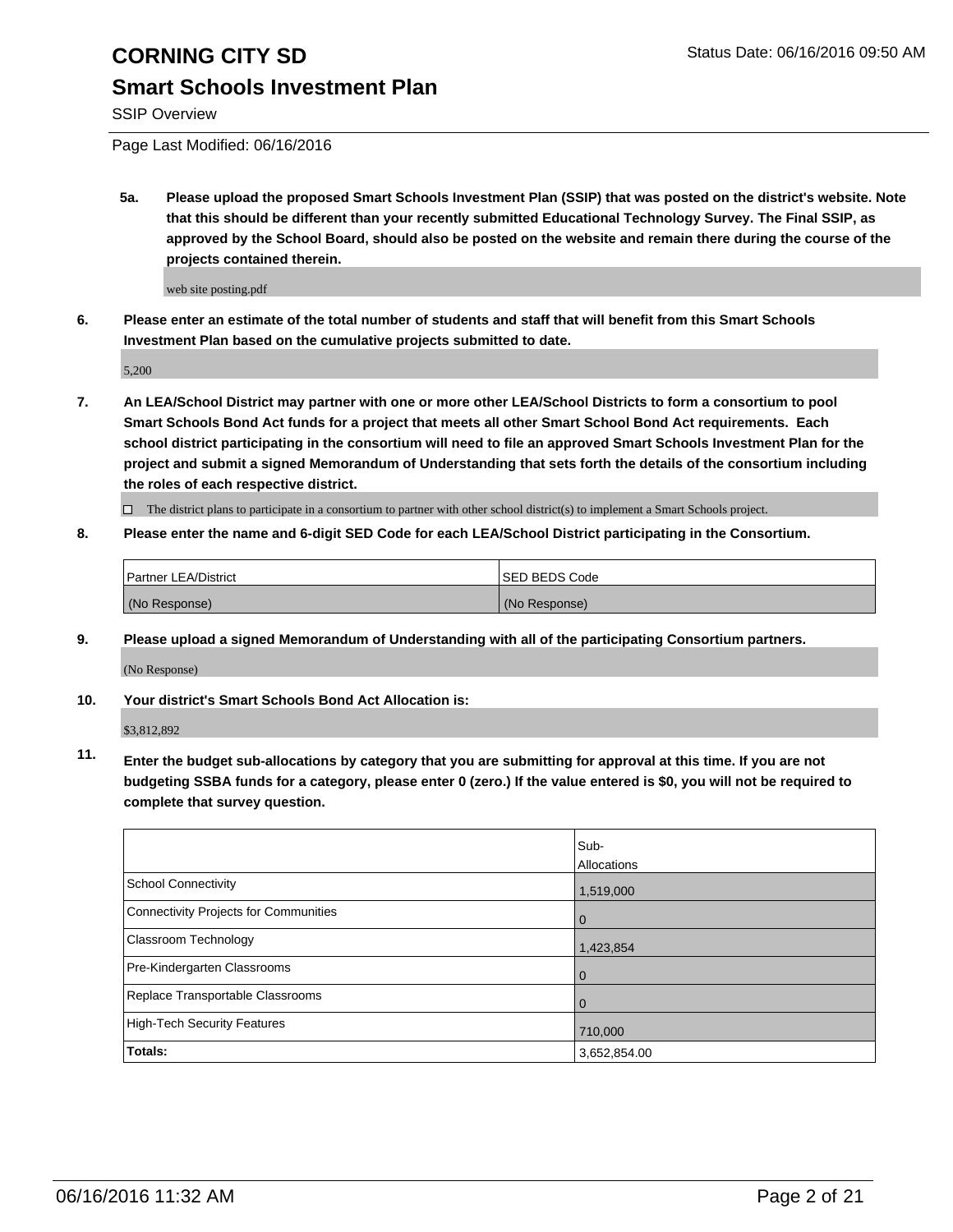# **CORNING CITY SD** Status Date: 06/16/2016 09:50 AM **Smart Schools Investment Plan**

School Connectivity

Page Last Modified: 06/15/2016

- **1. In order for students and faculty to receive the maximum benefit from the technology made available under the Smart Schools Bond Act, their school buildings must possess sufficient connectivity infrastructure to ensure that devices can be used during the school day. Smart Schools Investment Plans must demonstrate that:**
	- **sufficient infrastructure that meets the Federal Communications Commission's 100 Mbps per 1,000 students standard currently exists in the buildings where new devices will be deployed, or**
	- **is a planned use of a portion of Smart Schools Bond Act funds, or**
	- **is under development through another funding source.**

**Smart Schools Bond Act funds used for technology infrastructure or classroom technology investments must increase the number of school buildings that meet or exceed the minimum speed standard of 100 Mbps per 1,000 students and staff within 12 months. This standard may be met on either a contracted 24/7 firm service or a "burstable" capability. If the standard is met under the burstable criteria, it must be:**

**1. Specifically codified in a service contract with a provider, and**

**2. Guaranteed to be available to all students and devices as needed, particularly during periods of high demand, such as computer-based testing (CBT) periods.**

**Please describe how your district already meets or is planning to meet this standard within 12 months of plan submission.**

The district currently has a 10 Gbps connection between all schools and between all data rooms within each building. Each data closet provides 1Gbps connections to all station outlets and wireless access points that provides access to the network for all students and staff.

- **1a. If a district believes that it will be impossible to meet this standard within 12 months, it may apply for a waiver of this requirement, as described on the Smart Schools website. The waiver must be filed and approved by SED prior to submitting this survey.**
	- $\Box$  By checking this box, you are certifying that the school district has an approved waiver of this requirement on file with the New York State Education Department.

### **2. Connectivity Speed Calculator (Required)**

|                         | l Number of<br>Students | Multiply by<br>100 Kbps | Divide by 1000 Current Speed<br>lto Convert to<br>Required<br>Speed in Mb | lin Mb | Expected<br>Speed to be<br>Attained Within   Required<br>12 Months | <b>Expected Date</b><br>When<br>Speed Will be<br>Met |
|-------------------------|-------------------------|-------------------------|---------------------------------------------------------------------------|--------|--------------------------------------------------------------------|------------------------------------------------------|
| <b>Calculated Speed</b> | 4.777                   | 477.700                 | 477.7                                                                     | 10000  | 10000                                                              | Already                                              |

### **3. Briefly describe how you intend to use Smart Schools Bond Act funds for high-speed broadband and/or wireless connectivity projects in school buildings.**

The district will be spending SSBA funds to improve bandwidth and wireless connectivity in all of its instructional buildings in two ways. First, the district will be installing additional fiber optic connections at each building to use in aggregation and for redundancy. The connections will be combined with the district's existing fiber connection to their Network Operations Center(NOC) to create additional bandwidth. These fibers will also be configured in a district wide ring so in the event of an electronics failure or a damaged cable outside the building, the network will continue to provide access to resources. The second way the money will be spent to improve school connectivity is additional wireless access points, controller and high availability licensing. The district currently uses two wireless controllers between all of the buildings and licenses are not redundant so the district plans to add a controller and create a high availability environment. This will result in less wireless connection issues and improved data throughput. Some additional wireless access points will be added to fill in any know areas with coverage deficiencies.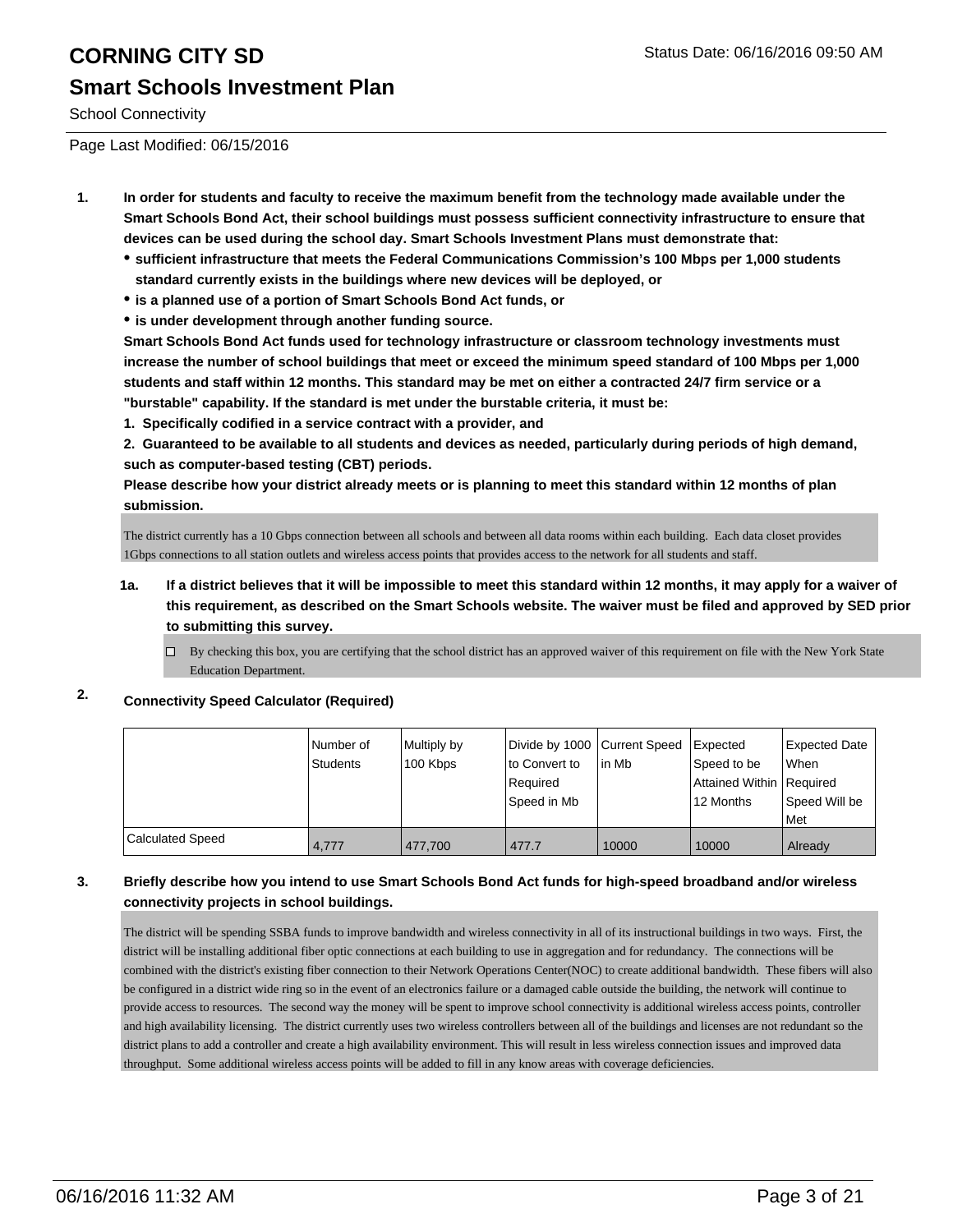# **CORNING CITY SD** Status Date: 06/16/2016 09:50 AM **Smart Schools Investment Plan**

School Connectivity

Page Last Modified: 06/15/2016

**4. Briefly describe the linkage between the district's District Instructional Technology Plan and the proposed projects. (There should be a link between your response to this question and your response to Question 1 in Part E. Curriculum and Instruction "What are the district's plans to use digital connectivity and technology to improve teaching and learning?)**

The district's instructional technology plan will provide students with dedicated access to computers through the 1:1 program, in addition to the variety of tools, cloud-based resources and information sources that that provides. The proposed projects will provide infrastructure that supports that goal, as well as tools to connect the students to each other, to their teacher, and allow them to share, discuss and collaborate on work. SmartBoards will enable teachers to provide students with hands on practice in various learning activities and enable them to work on three-dimensional models. They will help teachers FLIP classrooms by giving them a tool through which to practice, model and demonstrate learning tasks to all students at once, while providing students the same opportunities to share their learning with their peers. Projects will provide tools to encourage connections beyond the classroom with experts in various fields, museums and cultural institutes, and other students around the world. Students with disabilities will be able to practice content and technology skills with programs and hardware designed to meet their needs and enable them to make full use of technology and information resources.

**5. If the district wishes to have students and staff access the Internet from wireless devices within the school building, or in close proximity to it, it must first ensure that it has a robust Wi-Fi network in place that has sufficient bandwidth to meet user demand.**

**Please describe how you have quantified this demand and how you plan to meet this demand.**

The existing wireless network in all of the district's instructional buildings was upgraded within the last 3 years and consists of Cisco wireless-N standard access points that are managed by two wireless controllers. Almost all classrooms in the High School, Middle School and all of the elementary schools have a wireless access point that can account for 40 to 50 students simultaneously. The district uses secure SSIDs to connect to the district's wireless network

**6. As indicated on Page 5 of the guidance, the Office of Facilities Planning will have to conduct a preliminary review of all capital projects, including connectivity projects.**

| Project Number        |  |
|-----------------------|--|
| 57-10-00-01-7-999-005 |  |

**7. Certain high-tech security and connectivity infrastructure projects may be eligible for an expedited review process as determined by the Office of Facilities Planning.**

**Was your project deemed eligible for streamlined review?**

No

**8. Include the name and license number of the architect or engineer of record.**

| Name            | I License Number |
|-----------------|------------------|
| Jeffrey Robbins | 35151            |

**9. If you are submitting an allocation for School Connectivity complete this table. Note that the calculated Total at the bottom of the table must equal the Total allocation for this category that you entered in the SSIP Overview overall budget.**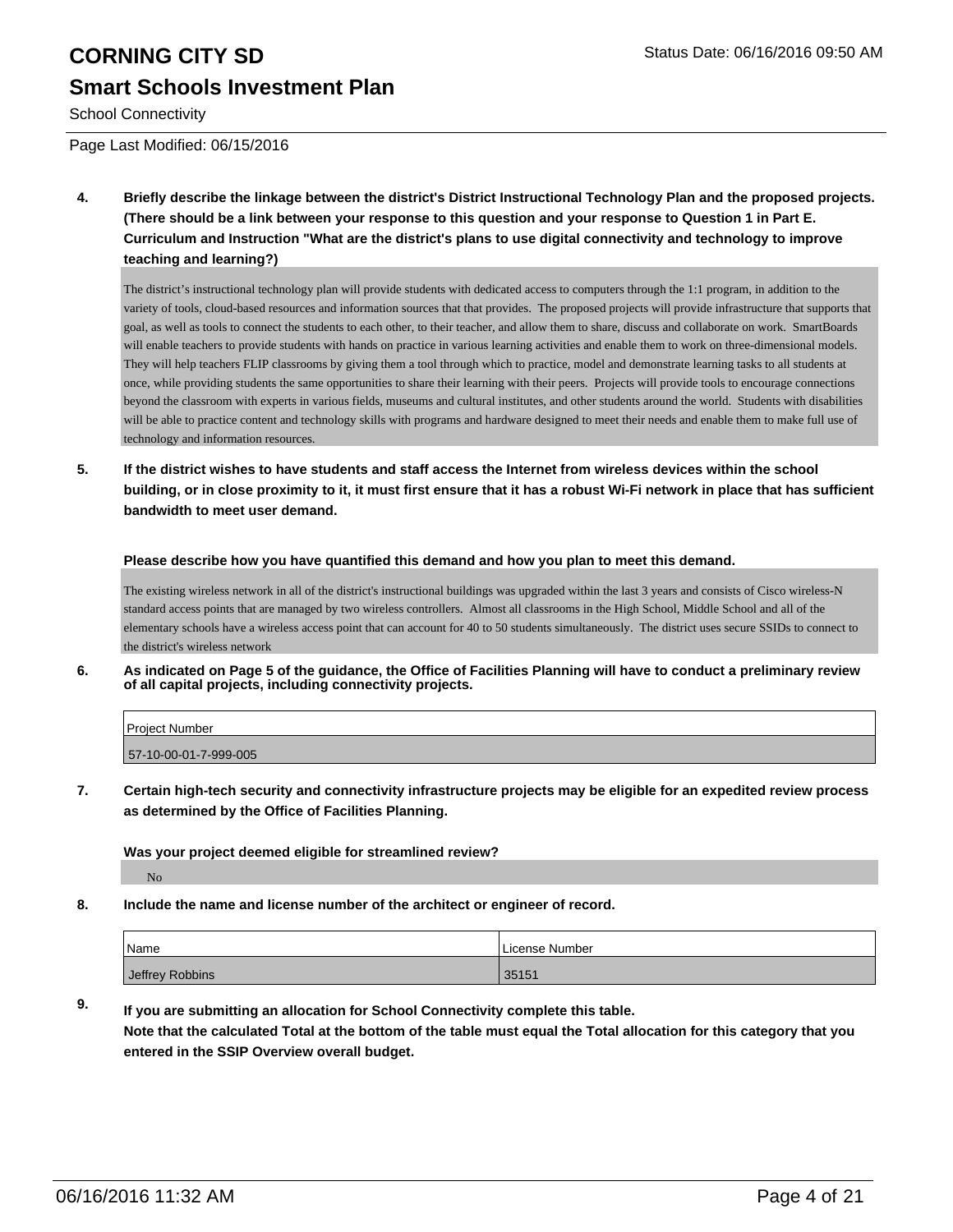# **Smart Schools Investment Plan**

School Connectivity

Page Last Modified: 06/15/2016

|                                            | Sub-          |
|--------------------------------------------|---------------|
|                                            | Allocation    |
| Network/Access Costs                       | 150,600       |
| <b>Outside Plant Costs</b>                 | 217,600       |
| School Internal Connections and Components | 847,000       |
| <b>Professional Services</b>               | 115,444       |
| Testing                                    | (No Response) |
| <b>Other Upfront Costs</b>                 | (No Response) |
| <b>Other Costs</b>                         | 188,356       |
| Totals:                                    | 1,519,000.00  |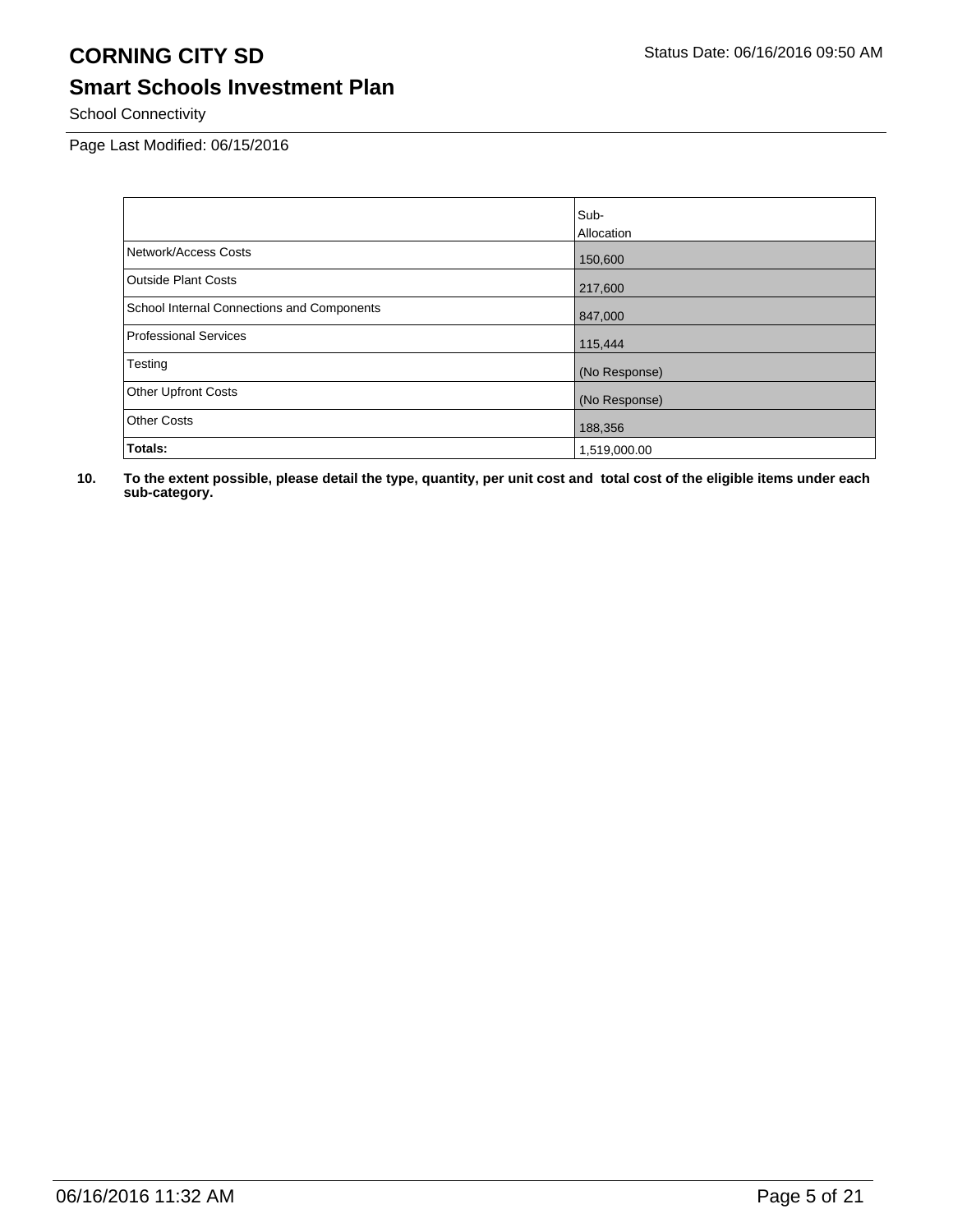# **Smart Schools Investment Plan**

School Connectivity

Page Last Modified: 06/15/2016

| Select the allowable expenditure<br>type.<br>Repeat to add another item under<br>each type. | Item to be purchased                                                                                                                                                                                                                                                                                                                                                                                                                                      | Quantity | Cost per Item | <b>Total Cost</b> |
|---------------------------------------------------------------------------------------------|-----------------------------------------------------------------------------------------------------------------------------------------------------------------------------------------------------------------------------------------------------------------------------------------------------------------------------------------------------------------------------------------------------------------------------------------------------------|----------|---------------|-------------------|
| <b>Network/Access Costs</b>                                                                 | Cisco AIR-AP3702I-x-K9: Dual-band,<br>controller-based 802.11a/g/n/ac                                                                                                                                                                                                                                                                                                                                                                                     | 40       | 1,050         | 42,000            |
| <b>Network/Access Costs</b>                                                                 | Wireless Access Point Cabling -<br>Construction budget for one Category6<br>and one Category6a data cabes from<br>the data closet patch panel to the<br>wireless access point location.<br>Estimate includes cabling, installation,<br>terminations, testing and lebeling. This<br>work will be competetivly bid after<br>SSBA approval and SED Facilities<br>approval.                                                                                   | 40       | 600           | 24,000            |
| <b>Network/Access Costs</b>                                                                 | Category6 Data Cabling in the<br><b>Elementary Schools - Construction</b><br>budget for one Category6 data cabe<br>from the data closet patch panel to wall<br>outlet locations. Estimate includes<br>cabling, installation, terminations,<br>testing and lebeling. This work will be<br>competetivly bid after SSBA approval<br>and SED Facilities approval.                                                                                             | 141      | 600           | 84,600            |
| <b>Outside Plant Costs</b>                                                                  | <b>Additional Fiber Network Connection -</b><br>Each School will receive one additional<br>fiber optic connections via single mode<br>fiber that will connect the school<br>buildings to provide an additional<br>10Gbps of usable bandwidth to the<br>students and faculty. Estimate includes<br>cabling, installation, terminations,<br>testing and lebeling. This work will be<br>competetivly bid after SSBA approval<br>and SED Facilities approval. | 8        | 27,200        | 217,600           |
| <b>Connections/Components</b>                                                               | Installation of displays and boards -<br>Installation will include all audio/video<br>cabling and labor to install the system.<br>This is a construction estimate and will<br>be competetivley bid after review by<br>SED office of Faciliites Planning.                                                                                                                                                                                                  | 180      | 2,850         | 513,000           |
| Connections/Components                                                                      | Category6 Data Cabling for Projectors<br>and Teacher Station - Construction<br>budget for one Category6 data cabe<br>from the data closet patch panel to wall<br>outlet locations. Estimate includes<br>cabling, installation, terminations,<br>testing and lebeling. This work will be                                                                                                                                                                   | 360      | 600           | 216,000           |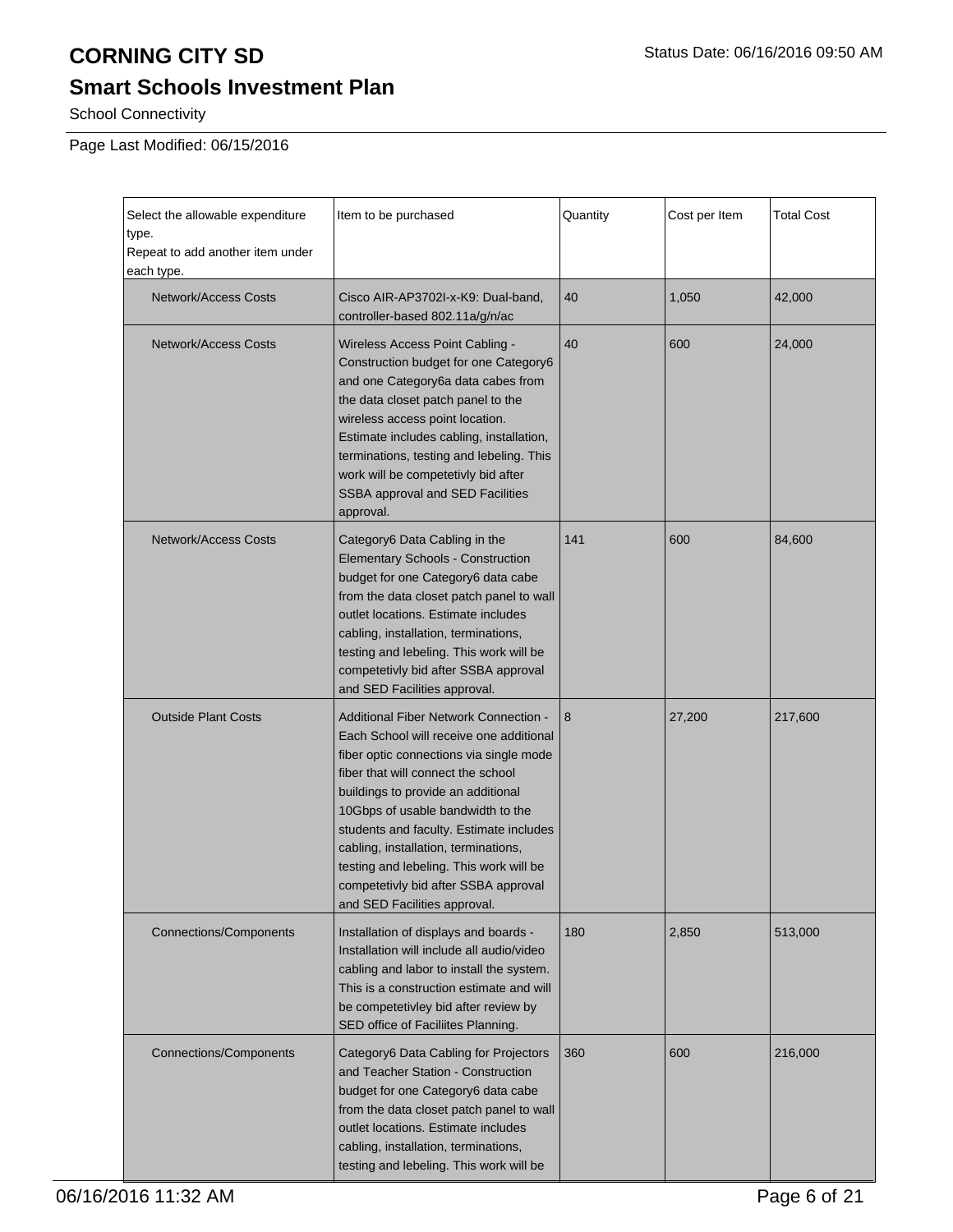# **Smart Schools Investment Plan**

School Connectivity

Page Last Modified: 06/15/2016

|                               | competetivly bid after SSBA approval<br>and SED Facilities approval.                                                                                                                                          |                |         |         |
|-------------------------------|---------------------------------------------------------------------------------------------------------------------------------------------------------------------------------------------------------------|----------------|---------|---------|
| <b>Connections/Components</b> | HS & MS Innovation Center<br>Audio/Video and Cat6 Data Cabling -<br>This is a construction estimate and the<br>work will be competetivly bid after<br>SSBA approval and SED Facilities<br>approval.           | $\overline{2}$ | 2,750   | 5,500   |
| <b>Connections/Components</b> | <b>Elementary Innovation Center</b><br>Audio/Video and Cat6 Data Cabling -<br>This is a construction estimate and the<br>work will be competetivly bid after<br>SSBA approval and SED Facilities<br>approval. | 6              | 2,750   | 16,500  |
| <b>Connections/Components</b> | <b>Innovation Centers - Estimated</b><br>Installation Cost, this work will be<br>competetivly bid after SSBA approval<br>and SED Facilities approval.                                                         | 8              | 12,000  | 96.000  |
| <b>Other Costs</b>            | Total Project Incidental costs -<br><b>Includes Construction Administration</b><br>costs, bidding costs, printing, inflation<br>and contingencies.                                                            |                | 188,356 | 188,356 |
| <b>Professional Services</b>  | <b>Estimated Legal Fees</b>                                                                                                                                                                                   | 1              | 12,152  | 12,152  |
| <b>Professional Services</b>  | <b>Design Fees</b>                                                                                                                                                                                            | 1              | 103,292 | 103,292 |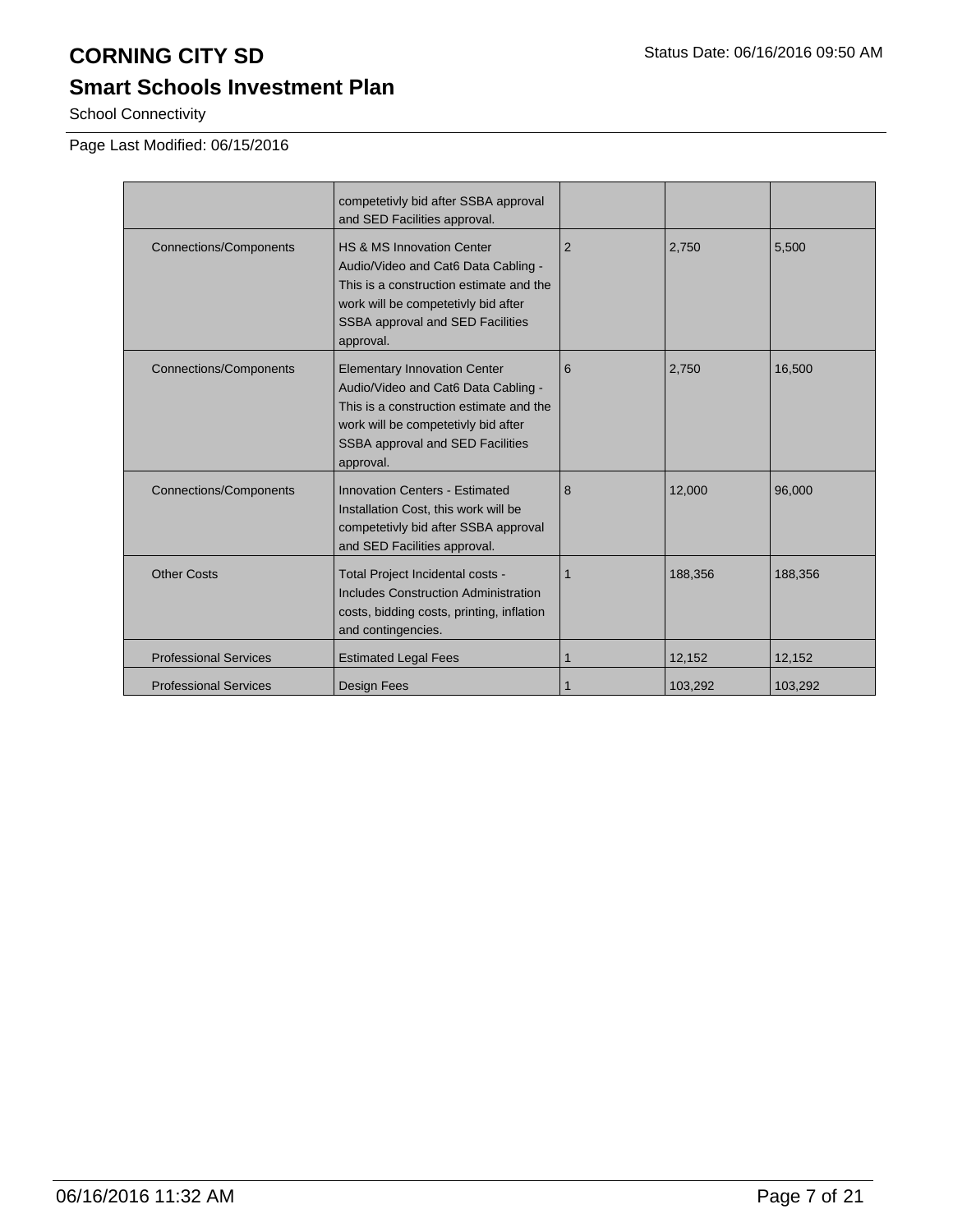Community Connectivity (Broadband and Wireless)

Page Last Modified: 05/24/2016

**1. Briefly describe how you intend to use Smart Schools Bond Act funds for high-speed broadband and/or wireless connectivity projects in the community.**

(No Response)

**2. Please describe how the proposed project(s) will promote student achievement and increase student and/or staff access to the Internet in a manner that enhances student learning and/or instruction outside of the school day and/or school building.**

(No Response)

**3. Community connectivity projects must comply with all the necessary local building codes and regulations (building and related permits are not required prior to plan submission).**

 $\Box$  I certify that we will comply with all the necessary local building codes and regulations.

**4. Please describe the physical location of the proposed investment.**

(No Response)

**5. Please provide the initial list of partners participating in the Community Connectivity Broadband Project, along with their Federal Tax Identification (Employer Identification) number.**

| Project Partners | I Federal ID # |
|------------------|----------------|
| (No Response)    | (No Response)  |

**6. If you are submitting an allocation for Community Connectivity, complete this table.**

**Note that the calculated Total at the bottom of the table must equal the Total allocation for this category that you entered in the SSIP Overview overall budget.**

|                             | Sub-Allocation |
|-----------------------------|----------------|
| Network/Access Costs        | (No Response)  |
| Outside Plant Costs         | (No Response)  |
| <b>Tower Costs</b>          | (No Response)  |
| Customer Premises Equipment | (No Response)  |
| Professional Services       | (No Response)  |
| Testing                     | (No Response)  |
| Other Upfront Costs         | (No Response)  |
| Other Costs                 | (No Response)  |
| Totals:                     |                |

| Select the allowable expenditure | Item to be purchased | Quantity      | Cost per Item | <b>Total Cost</b> |
|----------------------------------|----------------------|---------------|---------------|-------------------|
| type.                            |                      |               |               |                   |
| Repeat to add another item under |                      |               |               |                   |
| each type.                       |                      |               |               |                   |
| (No Response)                    | (No Response)        | (No Response) | (No Response) | (No Response)     |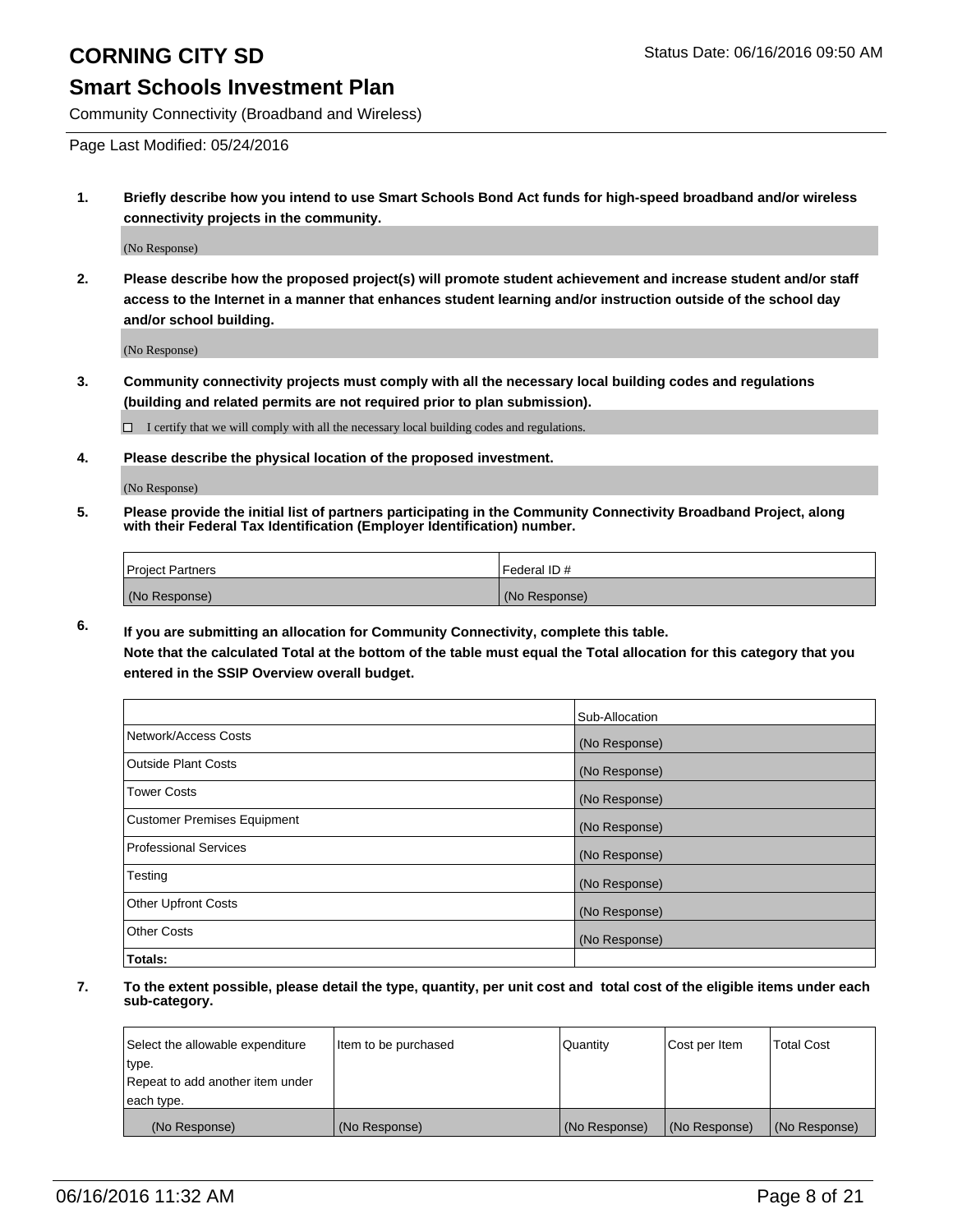### **Smart Schools Investment Plan**

Classroom Learning Technology

Page Last Modified: 05/25/2016

**1. In order for students and faculty to receive the maximum benefit from the technology made available under the Smart Schools Bond Act, their school buildings must possess sufficient connectivity infrastructure to ensure that devices can be used during the school day. Smart Schools Investment Plans must demonstrate that sufficient infrastructure that meets the Federal Communications Commission's 100 Mbps per 1,000 students standard currently exists in the buildings where new devices will be deployed, or is a planned use of a portion of Smart Schools Bond Act funds, or is under development through another funding source.**

**Smart Schools Bond Act funds used for technology infrastructure or classroom technology investments must increase the number of school buildings that meet or exceed the minimum speed standard of 100 Mbps per 1,000 students and staff within 12 months. This standard may be met on either a contracted 24/7 firm service or a "burstable" capability. If the standard is met under the burstable criteria, it must be:**

**1. Specifically codified in a service contract with a provider, and**

**2. Guaranteed to be available to all students and devices as needed, particularly during periods of high demand, such as computer-based testing (CBT) periods.**

**Please describe how your district already meets or is planning to meet this standard within 12 months of plan submission.**

The district currently has a 10 Gbps connection between all schools and between all data rooms within each building. Each data closet provides 1Gbps connections to all station outlets and wireless access points that provides access to the network for all students and staff.

- **1a. If a district believes that it will be impossible to meet this standard within 12 months, it may apply for a waiver of this requirement, as described on the Smart Schools website. The waiver must be filed and approved by SED prior to submitting this survey.**
	- $\Box$  By checking this box, you are certifying that the school district has an approved waiver of this requirement on file with the New York State Education Department.

### **2. Connectivity Speed Calculator (Required)**

|                  | Number of<br>Students | Multiply by<br>100 Kbps | Divide by 1000 Current Speed<br>Ito Convert to | lin Mb | Expected<br>Speed to be  | Expected Date<br><b>When</b> |
|------------------|-----------------------|-------------------------|------------------------------------------------|--------|--------------------------|------------------------------|
|                  |                       |                         | Required                                       |        | Attained Within Required |                              |
|                  |                       |                         | Speed in Mb                                    |        | 12 Months                | Speed Will be                |
|                  |                       |                         |                                                |        |                          | l Met                        |
| Calculated Speed | 4.777                 | 477.700                 | 477.7                                          | 10000  | 10000                    | Already                      |

**3. If the district wishes to have students and staff access the Internet from wireless devices within the school building, or in close proximity to it, it must first ensure that it has a robust Wi-Fi network in place that has sufficient bandwidth to meet user demand.**

**Please describe how you have quantified this demand and how you plan to meet this demand.**

The existing wireless network in all of the district's instructional buildings was upgraded within the last 3 years and consists of Cisco wireless-N standard access points that are managed by two wireless controllers. Almost all classrooms in the High School, Middle School and all of the elementary schools have a wireless access point that can account for 40 to 50 students simultaneously. The district uses secure SSIDs to connect to the district's wireless network. In the high school and middle school buildings, the district has wireless-N access points in all classrooms and instructional spaces as well as large common areas. These building have almost complete 100% coverage that can account for a large capacity of users. The elementary school has wireless access points in almost every classroom but has been designed to provide signal in all areas. As part of the investment plan, some wireless access points and a wireless controller appliance will be added to increase the capacity of the elementary school wireless networks.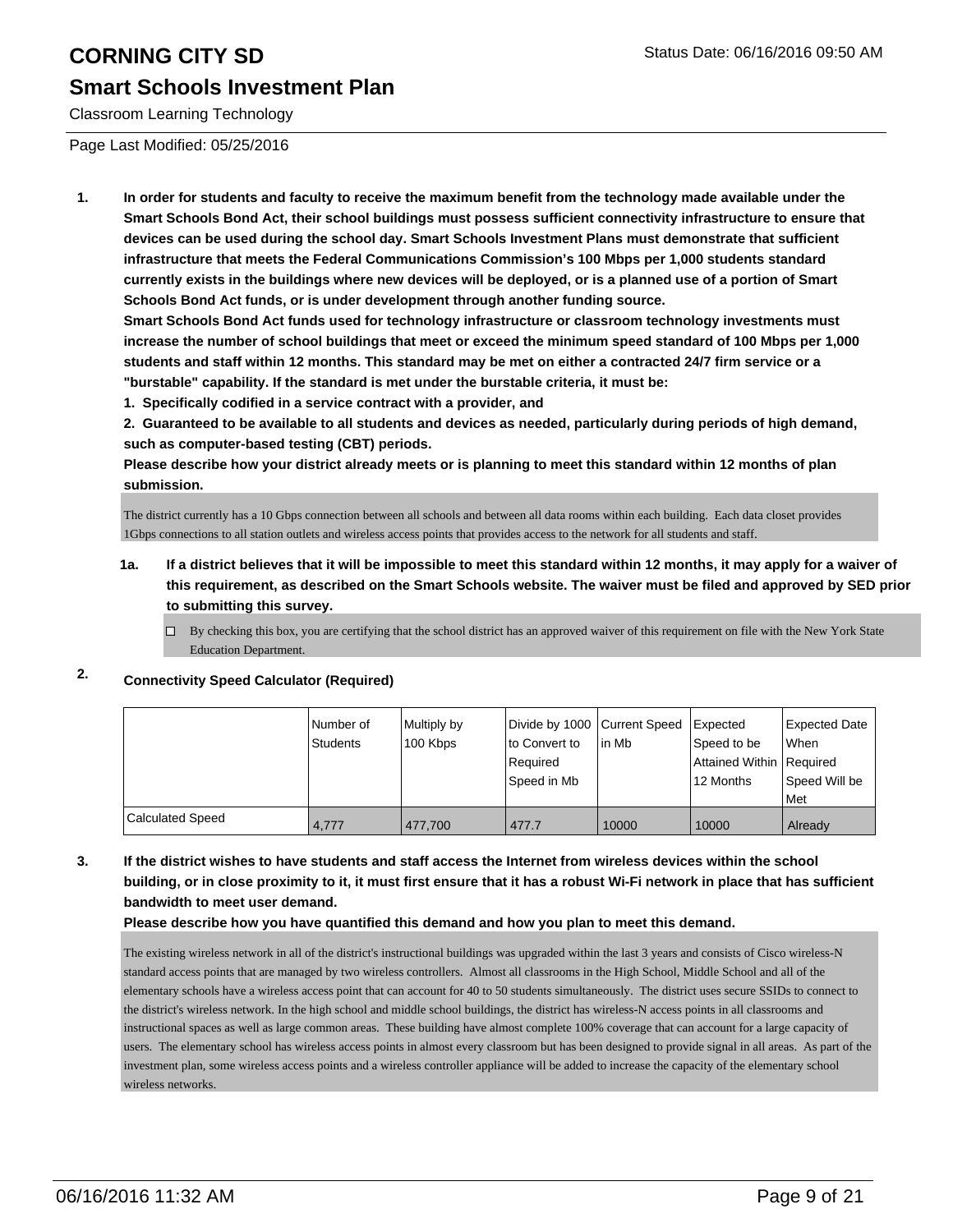## **Smart Schools Investment Plan**

Classroom Learning Technology

Page Last Modified: 05/25/2016

**4. All New York State public school districts are required to complete and submit an Instructional Technology Plan survey to the New York State Education Department in compliance with Section 753 of the Education Law and per Part 100.12 of the Commissioner's Regulations.**

**Districts that include educational technology purchases as part of their Smart Schools Investment Plan must have a submitted and approved Instructional Technology Plan survey on file with the New York State Education Department.**

- By checking this box, you are certifying that the school district has an approved Instructional Technology Plan survey on file with the New York State Education Department.
- **5. Describe the devices you intend to purchase and their compatibility with existing or planned platforms or systems. Specifically address the adequacy of each facility's electrical, HVAC and other infrastructure necessary to install and support the operation of the planned technology.**

The devices planned to be purchased with Smart Schools Bond Act funding include interactive boards/display upgrades in all of the elementary school classrooms and in specific rooms in the high school and middle school. This scope includes new short throw projectors and interactive boards that have all been tested and are confirmed to be compatible with our current software and platform.

Also included in the plan is the creation of an innovation center in each building that will include several interactive displays, student devices, wireless and assistive listening equipment which have also been tested and confirmed to be compatible with our current environment . This space will be planned for flexibility and will support multiple curriculum. The innovation center will include laptops for each space that will be used exclusively in the innovation center area.

The innovation centers will be located in the existing media centers where power is readily available however the SSBA scope will be supported by a separate capital project that will provide power in any needed locations including classrooms and labs.

- **6. Describe how the proposed technology purchases will:**
	- **> enhance differentiated instruction;**
	- **> expand student learning inside and outside the classroom;**
	- **> benefit students with disabilities and English language learners; and**
	- **> contribute to the reduction of other learning gaps that have been identified within the district.**

**The expectation is that districts will place a priority on addressing the needs of students who struggle to succeed in a rigorous curriculum. Responses in this section should specifically address this concern and align with the district's Instructional Technology Plan (in particular Question 2 of E. Curriculum and Instruction: "Does the district's instructional technology plan address the needs of students with disabilities to ensure equitable access to instruction, materials and assessments?" and Question 3 of the same section: "Does the district's instructional technology plan address the provision of assistive technology specifically for students with disabilities to ensure access to and participation in the general curriculum?"**

The proposed technology purchases:

- Provide many opportunities for differentiation by enabling student technology use through the 1:1, opportunities for teachers and students to see individual and shared work through SmartBoards, enabling hands-on participation in differentiated activities including graphic organizers, selfchecking questions and tactile tools
- In the classroom, students and teachers will have access to a wide array of programs, tools and learning resources such as SmartNotebook and Read180, as well as the opportunity to make connections with other students, classes and professionals outside the classroom through streaming technologies. Various learning management platforms and cloud-based tools are available to students outside the classroom
- Students with disabilities and ELL students who are included in the 1:1 program, and who have programs such as DragonSpeak and ZoomText to help develop skills. They benefit from the visual and tactile activities enabled through SmartBoards, and the freedom to explore and practice various technologies allowed through innovation centers. •
- Allow teachers to more closely monitor students, and even to interact with them and their work outside the classroom. Teachers will be aware more quickly which students need intervention, and will have more tools to help them. Students will become more in control of their learning, developing research and analytic skills along with core knowledge. •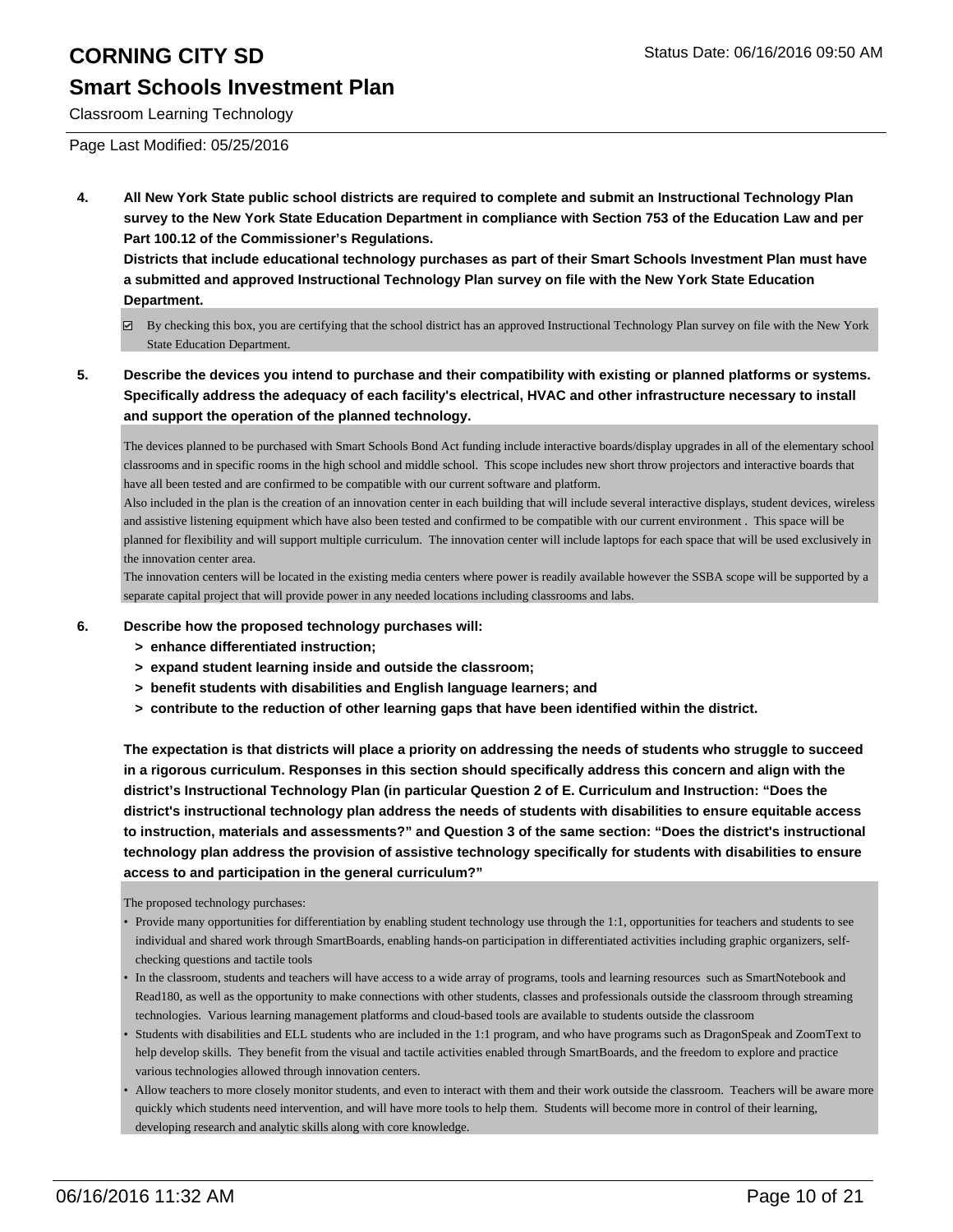# **Smart Schools Investment Plan**

Classroom Learning Technology

Page Last Modified: 05/25/2016

**7. Where appropriate, briefly describe how the proposed technology purchases will enhance ongoing communication with parents and other stakeholders and help the district facilitate technology-based regional partnerships, including distance learning and other efforts.**

The innovation centers that are planned for each building will include distance learning equipment that will enhance learning capabilities through the GST BOCES network and beyond. Students will be able to share classes with other districts in the country and around the world.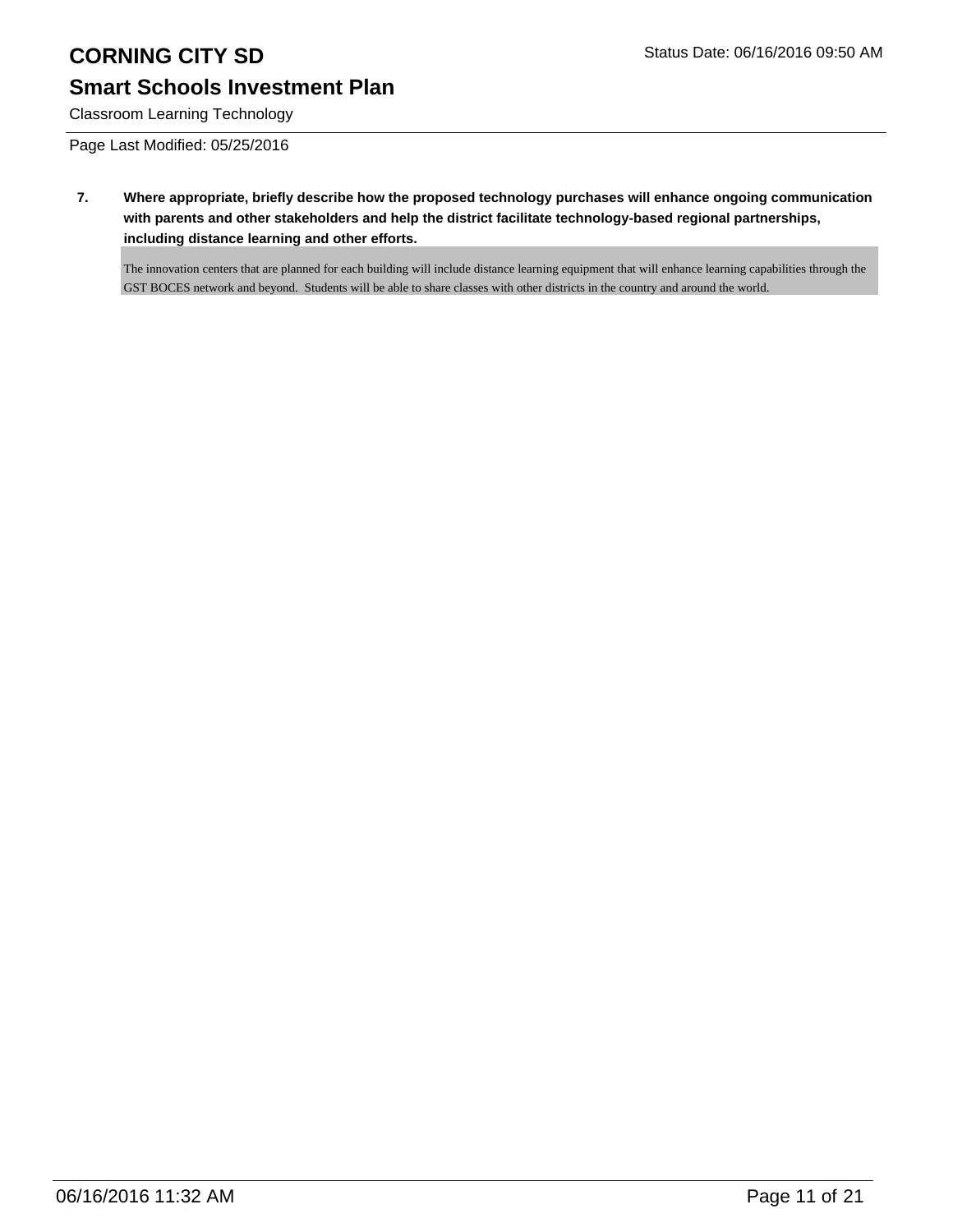Classroom Learning Technology

Page Last Modified: 05/25/2016

**8. Describe the district's plan to provide professional development to ensure that administrators, teachers and staff can employ the technology purchased to enhance instruction successfully.**

**Note: This response should be aligned and expanded upon in accordance with your district's response to Question 1 of F. Professional Development of your Instructional Technology Plan: "Please provide a summary of professional development offered to teachers and staff, for the time period covered by this plan, to support technology to enhance teaching and learning. Please include topics, audience and method of delivery within your summary."**

Teachers will be offered professional development on a consistent basis in a variety of formats to support the technologies purchased through the proposed projects. Training will occur:

- In small groups, differentiated by various methods depending on training (grade level, content area, level of comfort, job assignment), in sessions designed to provide training on specific devices, programs or resources
- In large groups when needed for a consistent message, introduction to concepts applicable to all
- Individually whenever requested by training a "representative" to bring learning back to a grade level/content group or team
- "Focus Groups" of teachers, administrators and staff exploring specific programs or devices for particular curricular needs
- Training will be provided by:
- BOCES technology specialists
- District personnel on instructional technology assignments, who will be available for small group trainings but also individual sessions
- District trainers pushing in to classrooms, modeling provision of instructional technology use and instruction to students that teachers can then replicate

In addition to face-to-face training, professional development will be available at all times through:

- District webpages dedicated to instructional technology tips, ideas
- Collection of district-designed technology tutorials in text and video for different programs, applications or instructional technology tasks

Teachers will be offered professional development on a consistent basis in a variety of formats to support the technologies purchased through the proposed projects. Trainings will occur in the course of a professional development program based on three models of professional development:

- 1 The Workshop Model
- 1. Teachers will be trained through:
- 1. Workshops
- 2. conference day trainings
- 3. faculty and department meetings
- 4. 1-on-1 coaching
- 5. small group facilitation
- 6. hybrid trainings
- 7. webinar and web-based trainings
- 2. Teachers will be grouped through a variety of methods:
- 1. Based on content/grade level
- 2. Ability level as determined through self-assessment and outside assessment (BrightBytes survey)
- 3. Based on interest in specific programs
- 3. Potential Trainers will include:
- 1. Interested classroom teachers
- 2. Interested administrators
- 3. District personnel on instructional technology assignments
- 4. Interested support staff
- 5. District instructional technology support specialists "pushing in" to classrooms
- 6. Vendors and out-of-district professional trainers
- 7. BOCES Instructional Technology Specialists
- 4. Topics will include:
- 1. Google Apps for Education in the Classroom
- 2. Workshops on specific Web 2.0 Technologies including
- 1. VoiceThread
- 2. Glogster 3. Jumprope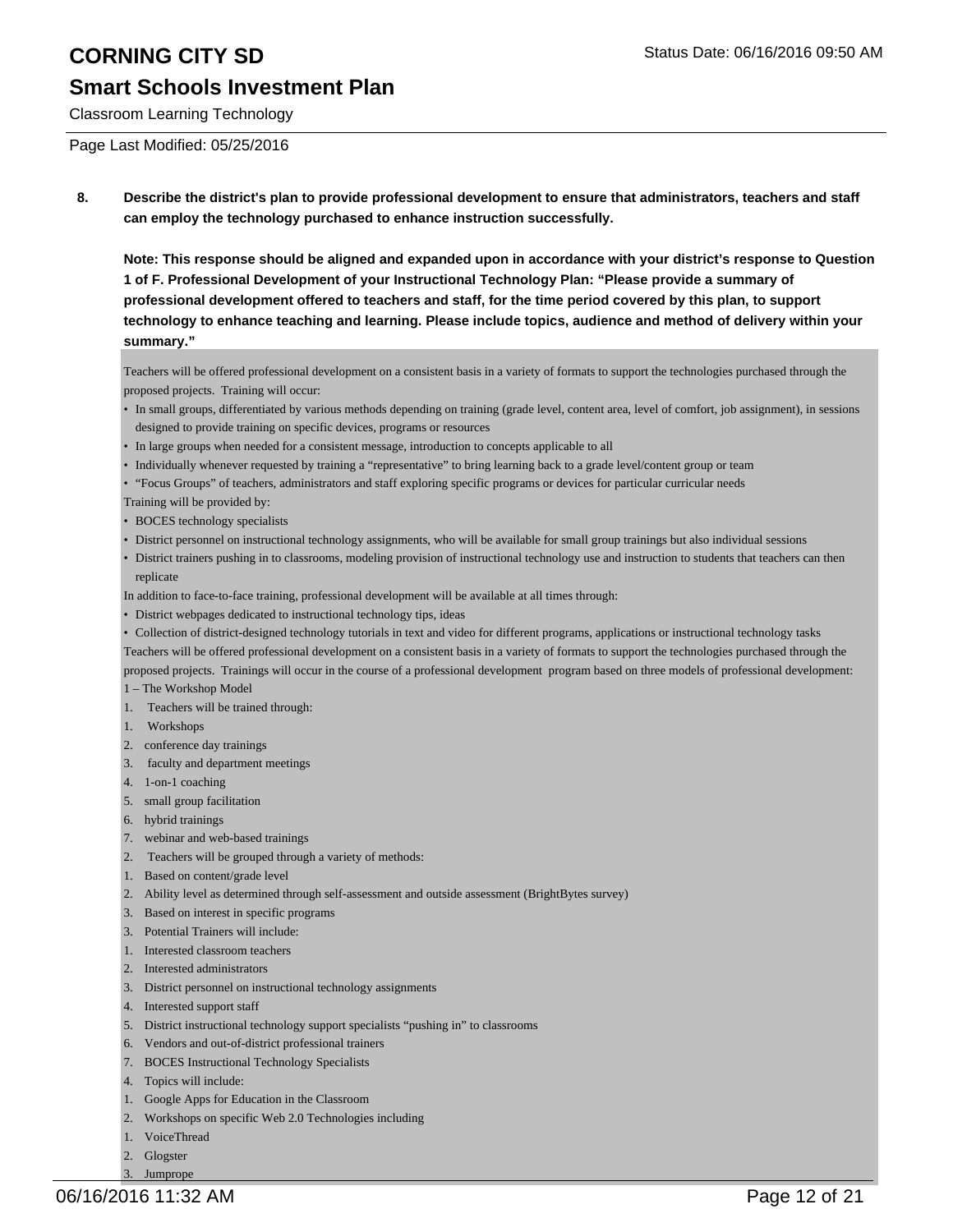Classroom Learning Technology

Page Last Modified: 05/25/2016

- 4. PlanBook
- 5. Powtoons
- 6. Symbaloo
- 7. Adobe Acrobat Suite
- 8. Video Created
- 9. FLIPped Classrooms
- 10. Storyboard That
- 11. Typing Club
- 12. MobyMax
- 13. Noodle Tools
- 14. iXL
- 15. Reflex
- 2 The Early Adapter Model
- 1. Teachers who show early interest in a program or technology will be able to apply to pilot the technology via this process:
- 1. Teachers will apply through district policy to pilot technologies
- 2. Their pilot will be approved and monitored by the District Technology Committee
- 3. Teachers will submit a proposal at the end of the pilot to adopt or not adopt the new technology
- 4. The Technology Committee will render a recommendation based on teachers' proposals
- 5. If the program is adopted, the early adapters become the point person for providing professional development, via the workshop model referenced above
- 2. Potential Early Adopters may include:
- 1. Interested classroom teachers
- 2. District personnel on instructional technology assignments
- 3. Interested support staff
- 4. District instructional technology support specialists "pushing in" to classrooms
- 3. Specific topics and pilots may include:
- 1. Assistive learning technologies
- 2. New Web 2.0 programs including:
- 1. Blendspace
- 2. Nearpod
- 3. New hardware (tablets, cameras, microphones)
- 3 The Trainer of Trainers Model
- 1. When professional development needs are identified, teams of teachers will be assembled to become trainers
- 1. Potential Trainers will include
- 1. Interested classroom teachers
- 2. District personnel on instructional technology assignments
- 3. Interested support staff
- 4. District instructional technology support specialists "pushing in" to classrooms
- **9. Districts must contact the SUNY/CUNY teacher preparation program that supplies the largest number of the district's new teachers to request advice on innovative uses and best practices at the intersection of pedagogy and educational technology.**
	- $\boxtimes$  By checking this box, you certify that you have contacted the SUNY/CUNY teacher preparation program that supplies the largest number of your new teachers to request advice on these issues.
- **10. A district whose Smart Schools Investment Plan proposes the purchase of technology devices and other hardware must account for nonpublic schools in the district.**

### **Are there nonpublic schools within your school district?**

Yes

 $\hfill \square$  No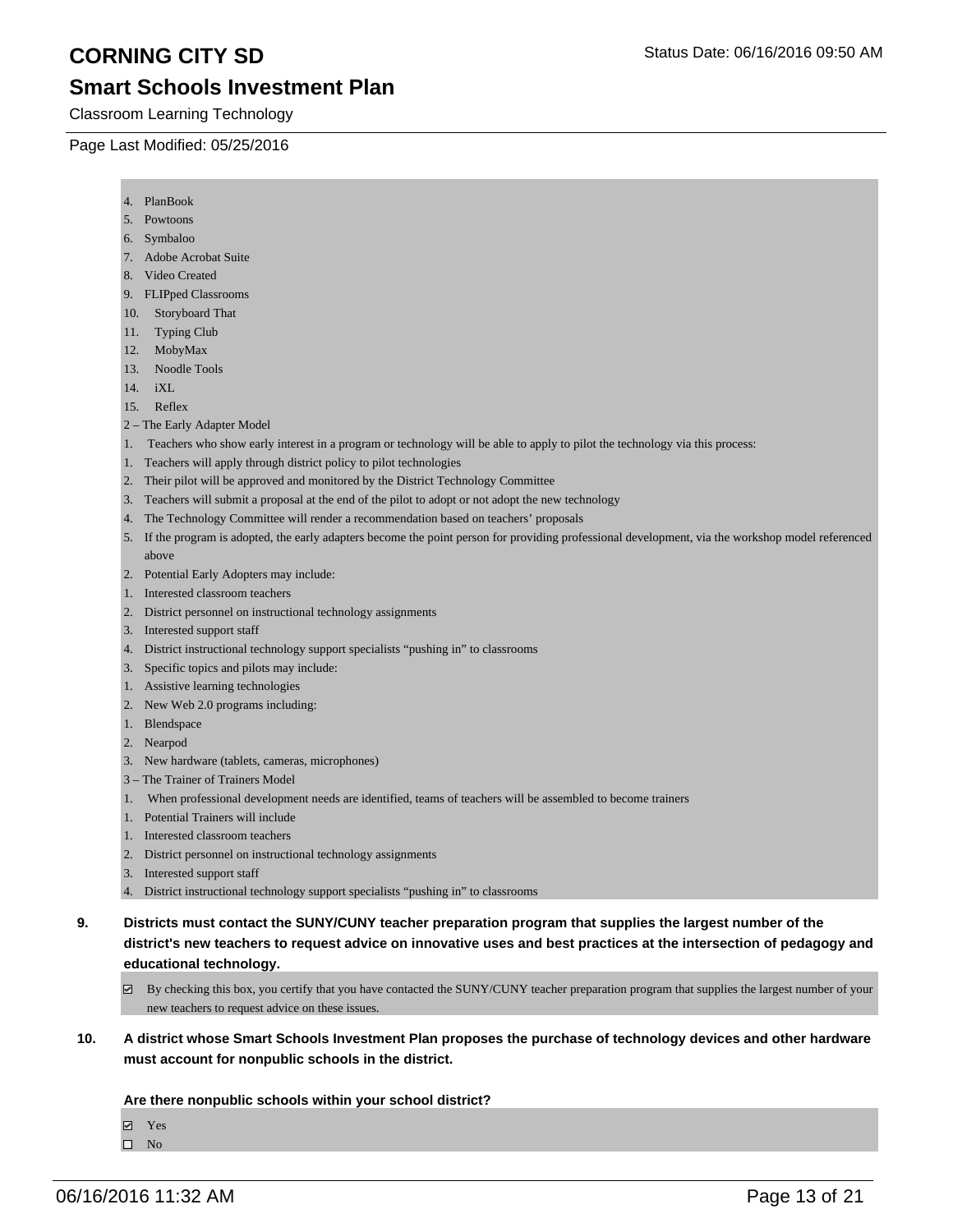Classroom Learning Technology

Page Last Modified: 05/25/2016

**10a. Describe your plan to loan purchased hardware to nonpublic schools within your district. The plan should use your district's nonpublic per-student loan amount calculated below, within the framework of the guidance. Please enter the date by which nonpublic schools must request classroom technology items. Also, specify in your response the devices that the nonpublic schools have requested, as well as in the in the Budget and the Expenditure Table at the end of the page.**

All non-public schools within the district boundaries have been notified as to the allowable categories the district plans to spend it's money. In this meeting, the district made these schools aware of the money available to them and set the date on June 1st the year of the project's completion for them to submit their requests. The nonpublic schools will be required to submit annual requests for devices no later than June 1st of each year. As of the date of this submission, no requests have been made.

**10b. A final Smart Schools Investment Plan cannot be approved until school authorities have adopted regulations specifying the date by which requests from nonpublic schools for the purchase and loan of Smart Schools Bond Act classroom technology must be received by the district.**

 $\boxtimes$  By checking this box, you certify that you have such a plan and associated regulations in place that have been made public.

### **11. Nonpublic Classroom Technology Loan Calculator**

**The Smart Schools Bond Act provides that any Classroom Learning Technology purchases made using Smart Schools funds shall be lent, upon request, to nonpublic schools in the district. However, no school district shall be required to loan technology in amounts greater than the total obtained and spent on technology pursuant to the Smart Schools Bond Act and the value of such loan may not exceed the total of \$250 multiplied by the nonpublic school enrollment in the base year at the time of enactment.**

**See: http://www.p12.nysed.gov/mgtserv/smart\_schools/docs/Smart\_Schools\_Bond\_Act\_Guidance\_04.27.15\_Final.pdf.**

|                                       | 1. Classroom<br>Technology<br>Sub-allocation | 2. Public<br><b>Enrollment</b><br>$(2014-15)$ | 3. Nonpublic<br>Enrollment<br>$(2014-15)$ | l 4. Sum of<br>l Public and<br>Nonpublic<br><b>Enrollment</b> | 5. Total Per<br>Pupil Sub-<br>lallocation | 6. Total<br>Nonpublic Loan<br>Amount |
|---------------------------------------|----------------------------------------------|-----------------------------------------------|-------------------------------------------|---------------------------------------------------------------|-------------------------------------------|--------------------------------------|
| Calculated Nonpublic Loan<br>  Amount | 1,423,854                                    | 4.777                                         | 423                                       | 5.200                                                         | 274                                       | 105,750                              |

**12. To ensure the sustainability of technology purchases made with Smart Schools funds, districts must demonstrate a long-term plan to maintain and replace technology purchases supported by Smart Schools Bond Act funds. This sustainability plan shall demonstrate a district's capacity to support recurring costs of use that are ineligible for Smart Schools Bond Act funding such as device maintenance, technical support, Internet and wireless fees, maintenance of hotspots, staff professional development, building maintenance and the replacement of incidental items. Further, such a sustainability plan shall include a long-term plan for the replacement of purchased devices and equipment at the end of their useful life with other funding sources.**

 $\boxtimes$  By checking this box, you certify that the district has a sustainability plan as described above.

**13. Districts must ensure that devices purchased with Smart Schools Bond funds will be distributed, prepared for use, maintained and supported appropriately. Districts must maintain detailed device inventories in accordance with generally accepted accounting principles.**

 $\boxtimes$  By checking this box, you certify that the district has a distribution and inventory management plan and system in place.

**14. If you are submitting an allocation for Classroom Learning Technology complete this table. Note that the calculated Total at the bottom of the table must equal the Total allocation for this category that you entered in the SSIP Overview overall budget.**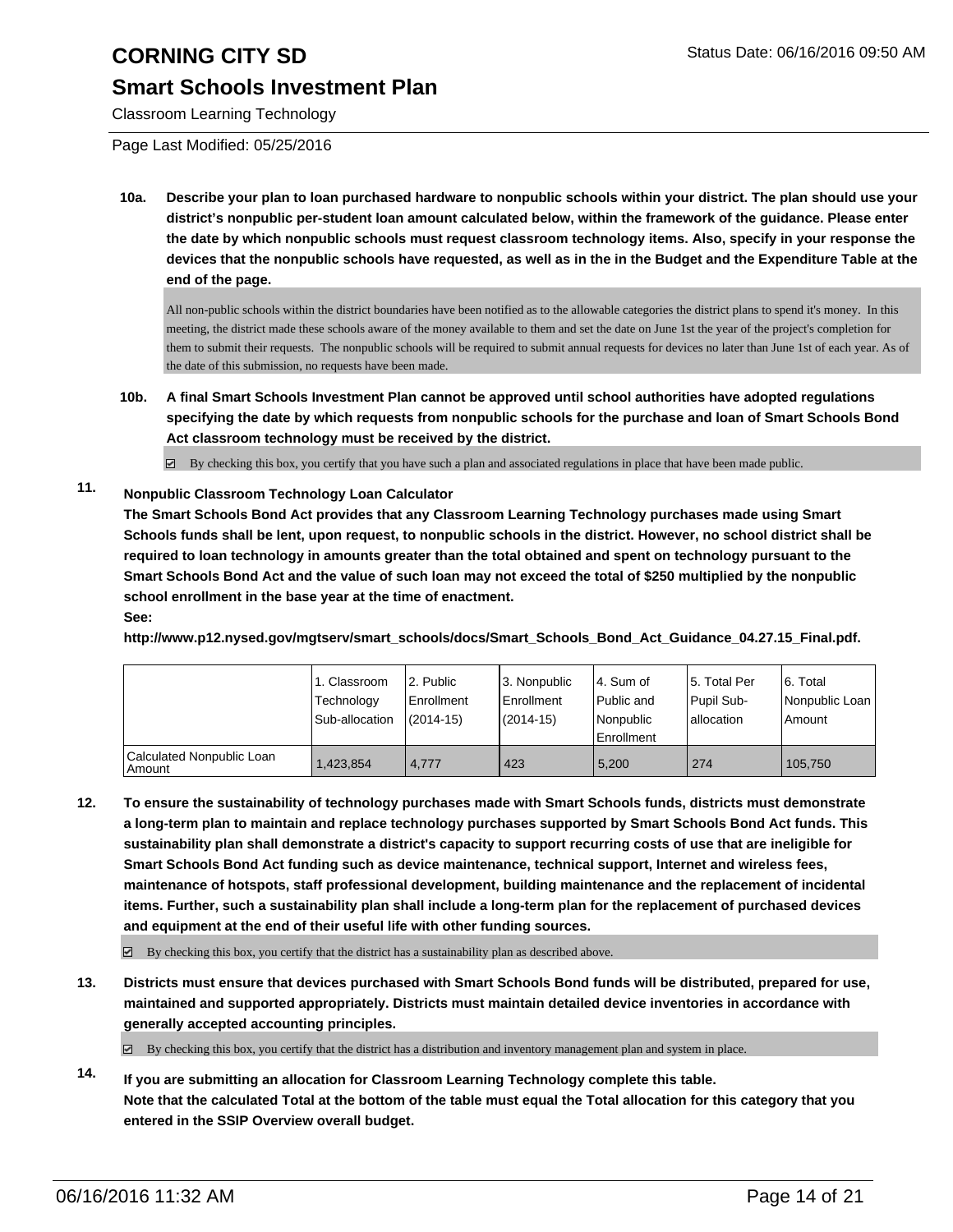# **Smart Schools Investment Plan**

Classroom Learning Technology

Page Last Modified: 05/25/2016

|                          | Sub-Allocation |
|--------------------------|----------------|
| Interactive Whiteboards  | 1,060,000      |
| <b>Computer Servers</b>  | (No Response)  |
| <b>Desktop Computers</b> | (No Response)  |
| Laptop Computers         | 108,000        |
| <b>Tablet Computers</b>  | (No Response)  |
| <b>Other Costs</b>       | 255,854        |
| Totals:                  | 1,423,854.00   |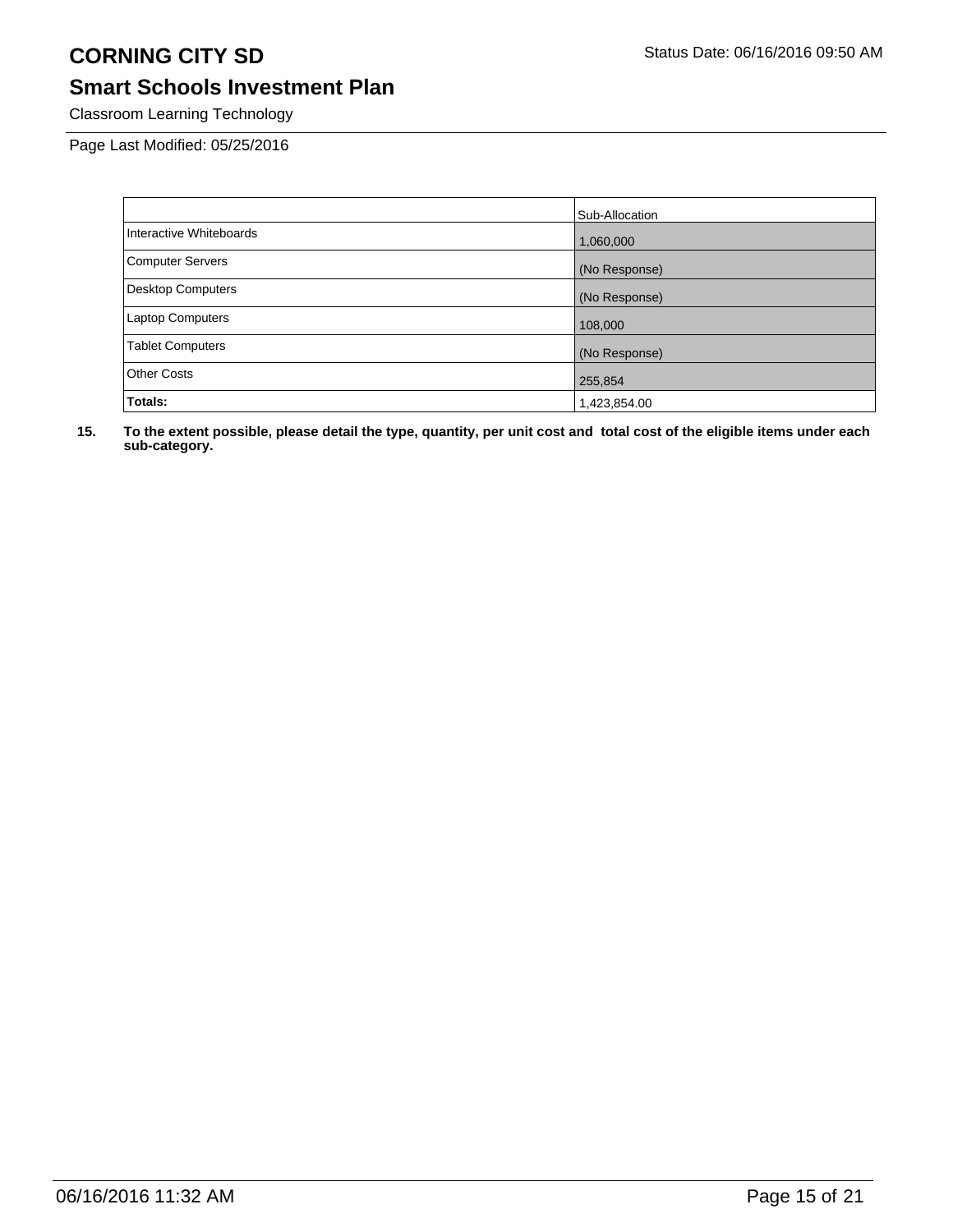# **Smart Schools Investment Plan**

Classroom Learning Technology

Page Last Modified: 05/25/2016

| Select the allowable expenditure<br>type.<br>Repeat to add another item under<br>each type. | Item to be Purchased                                                                                                                 | Quantity     | Cost per Item | <b>Total Cost</b> |
|---------------------------------------------------------------------------------------------|--------------------------------------------------------------------------------------------------------------------------------------|--------------|---------------|-------------------|
| <b>Interactive Whiteboards</b>                                                              | 65 Touch it Interactive Display                                                                                                      | 169          | 5,000         | 845,000           |
| <b>Interactive Whiteboards</b>                                                              | Interactive Board Replacement -<br>Replacement of the existing interactive<br>board with a Smart Board SB685 with<br>speaker system. | 22           | 2,500         | 55,000            |
| <b>Laptop Computers</b>                                                                     | <b>Dell Laptop</b>                                                                                                                   | 240          | 450           | 108,000           |
| <b>Other Costs</b>                                                                          | Epson Powerlight ProG6050W<br>Projector                                                                                              | 8            | 3,455         | 27,640            |
| <b>Other Costs</b>                                                                          | Chief Universal Ceiling Mount for<br>Projector                                                                                       | 8            | 200           | 1,600             |
| <b>Other Costs</b>                                                                          | <b>Drapper Tab-Tensioned Motorized</b><br><b>Projection Screen</b>                                                                   | 8            | 4,150         | 33,200            |
| <b>Other Costs</b>                                                                          | Crestron DMS Audio/Video<br><b>Presentation Selector</b>                                                                             | 8            | 3,300         | 26,400            |
| <b>Interactive Whiteboards</b>                                                              | 65 Touch it Interactive Display                                                                                                      | 32           | 5,000         | 160,000           |
| <b>Other Costs</b>                                                                          | Mount for TouchIT Interactive Display                                                                                                | 32           | 450           | 14,400            |
| <b>Other Costs</b>                                                                          | Frontrow Assistive Listening System                                                                                                  | 8            | 1,450         | 11,600            |
| <b>Other Costs</b>                                                                          | PC for Interactive Display at HS & MS                                                                                                | 8            | 450           | 3,600             |
| <b>Other Costs</b>                                                                          | Logitech HD Web Cameras                                                                                                              | 32           | 150           | 4,800             |
| <b>Other Costs</b>                                                                          | Canon VIXIA HF R600 Full HD<br>Camcorder                                                                                             | 8            | 200           | 1,600             |
| <b>Other Costs</b>                                                                          | <b>Blackmagic Design Intensity Shuttle</b>                                                                                           | 8            | 189           | 1,512             |
| <b>Other Costs</b>                                                                          | Magnus VT-300 Video Tripod with fluid<br>head                                                                                        | 8            | 80            | 640               |
| <b>Other Costs</b>                                                                          | Alesis MultiMix 4 USB FX 4-Channel<br>Mixer                                                                                          | 8            | 85            | 680               |
| <b>Other Costs</b>                                                                          | Audio-Technica ATW-1101/L<br>System10 Digital Wireless Mic Set                                                                       | 16           | 700           | 11,200            |
| <b>Other Costs</b>                                                                          | Audio-Technica AT8314 Premium<br>Microphone Cable - 6'                                                                               | 16           | 32            | 512               |
| <b>Other Costs</b>                                                                          | Westcott 130 Digital Background<br>(9x10', Chroma Green)                                                                             | 8            | 140           | 1,120             |
| <b>Other Costs</b>                                                                          | PC for Interactive Display at<br><b>Elementary Schools</b>                                                                           | 24           | 400           | 9.600             |
| <b>Other Costs</b>                                                                          | Nonpublic Expenditures - Devices not<br>yet determined.                                                                              | $\mathbf{1}$ | 105,750       | 105,750           |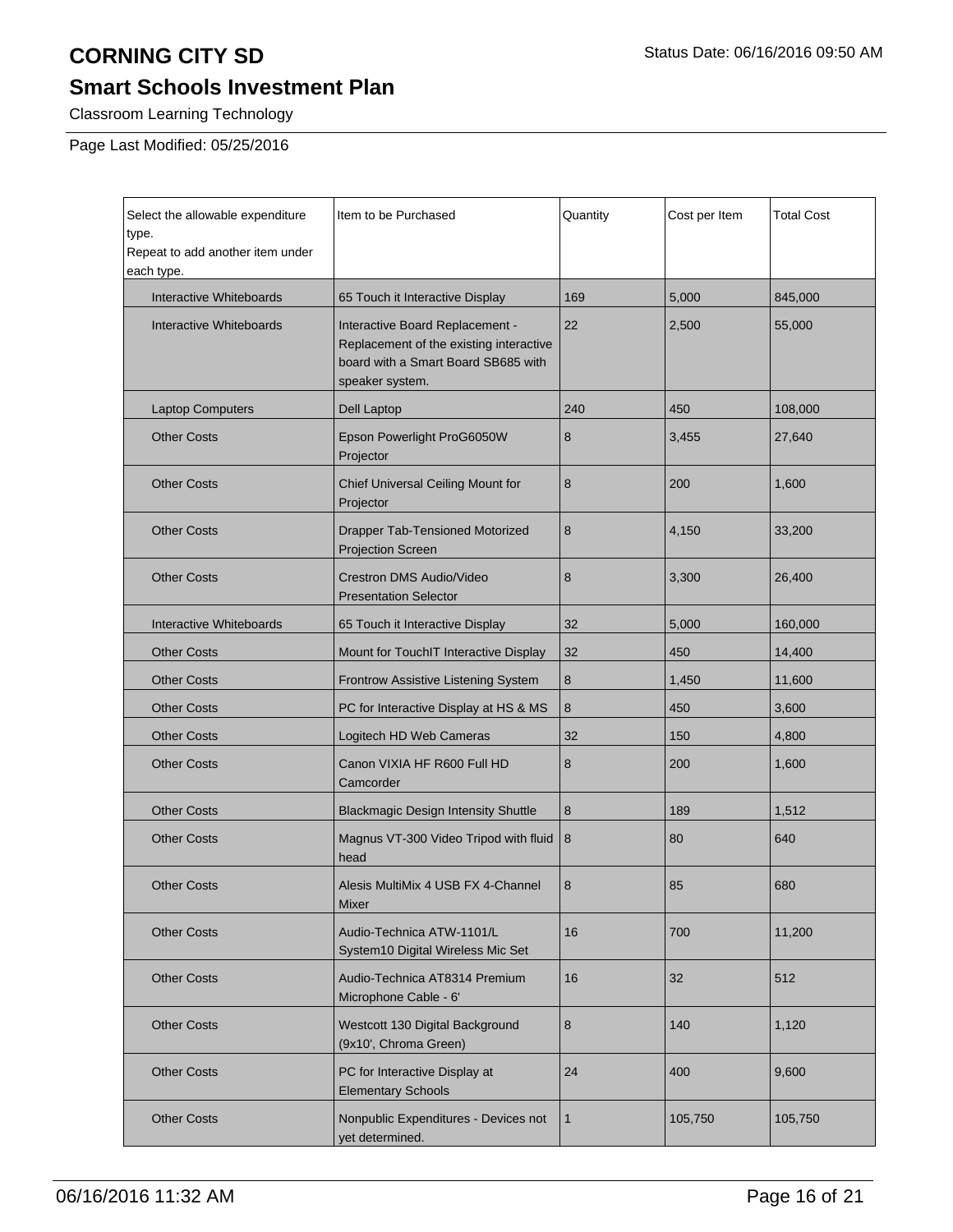## **Smart Schools Investment Plan**

Pre-Kindergarten Classrooms

Page Last Modified: 05/17/2016

**1. Provide information regarding how and where the district is currently serving pre-kindergarten students and justify the need for additional space with enrollment projections over 3 years.**

(No Response)

- **2. Describe the district's plan to construct, enhance or modernize education facilities to accommodate prekindergarten programs. Such plans must include:**
	- **Specific descriptions of what the district intends to do to each space;**
	- **An affirmation that pre-kindergarten classrooms will contain a minimum of 900 square feet per classroom;**
	- **The number of classrooms involved;**
	- **The approximate construction costs per classroom; and**
	- **Confirmation that the space is district-owned or has a long-term lease that exceeds the probable useful life of the improvements.**

(No Response)

**3. Smart Schools Bond Act funds may only be used for capital construction costs. Describe the type and amount of additional funds that will be required to support ineligible ongoing costs (e.g. instruction, supplies) associated with any additional pre-kindergarten classrooms that the district plans to add.**

(No Response)

**4. All plans and specifications for the erection, repair, enlargement or remodeling of school buildings in any public school district in the State must be reviewed and approved by the Commissioner. Districts that plan capital projects using their Smart Schools Bond Act funds will undergo a Preliminary Review Process by the Office of Facilities Planning.**

| Project Number |  |
|----------------|--|
| (No Response)  |  |

**5. If you have made an allocation for Pre-Kindergarten Classrooms, complete this table.**

**Note that the calculated Total at the bottom of the table must equal the Total allocation for this category that you entered in the SSIP Overview overall budget.**

|                                          | Sub-Allocation |
|------------------------------------------|----------------|
| Construct Pre-K Classrooms               | (No Response)  |
| Enhance/Modernize Educational Facilities | (No Response)  |
| Other Costs                              | (No Response)  |
| Totals:                                  |                |

| Select the allowable expenditure | Item to be purchased | Quantity      | Cost per Item | <b>Total Cost</b> |
|----------------------------------|----------------------|---------------|---------------|-------------------|
| type.                            |                      |               |               |                   |
| Repeat to add another item under |                      |               |               |                   |
| each type.                       |                      |               |               |                   |
| (No Response)                    | (No Response)        | (No Response) | (No Response) | (No Response)     |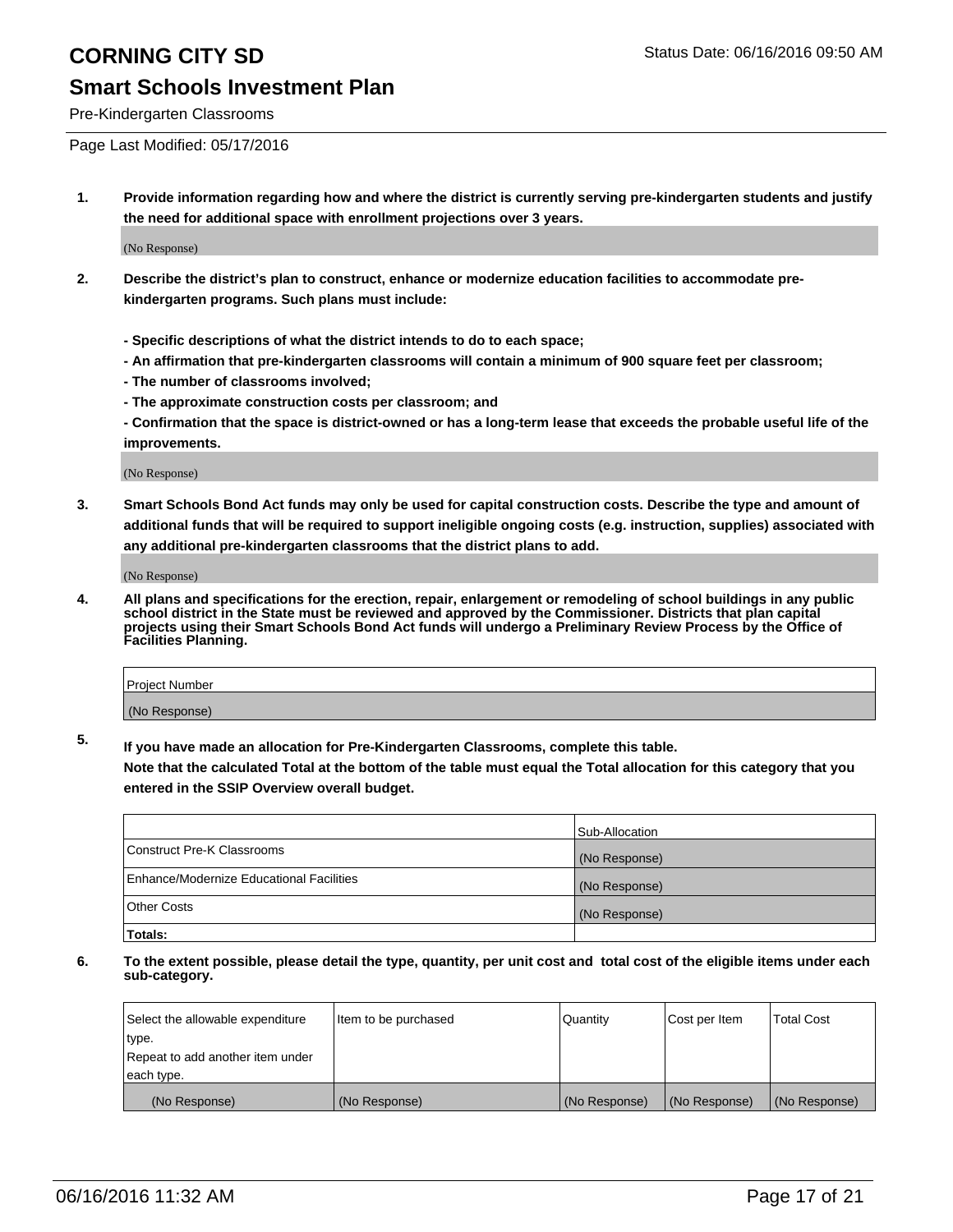## **Smart Schools Investment Plan**

Replace Transportable Classrooms

Page Last Modified: 05/17/2016

**1. Describe the district's plan to construct, enhance or modernize education facilities to provide high-quality instructional space by replacing transportable classrooms.**

(No Response)

**2. All plans and specifications for the erection, repair, enlargement or remodeling of school buildings in any public school district in the State must be reviewed and approved by the Commissioner. Districts that plan capital projects using their Smart Schools Bond Act funds will undergo a Preliminary Review Process by the Office of Facilities Planning.**

| <b>Project Number</b> |  |
|-----------------------|--|
| (No Response)         |  |

**3. For large projects that seek to blend Smart Schools Bond Act dollars with other funds, please note that Smart Schools Bond Act funds can be allocated on a pro rata basis depending on the number of new classrooms built that directly replace transportable classroom units.**

**If a district seeks to blend Smart Schools Bond Act dollars with other funds describe below what other funds are being used and what portion of the money will be Smart Schools Bond Act funds.**

(No Response)

**4. If you have made an allocation for Replace Transportable Classrooms, complete this table. Note that the calculated Total at the bottom of the table must equal the Total allocation for this category that you entered in the SSIP Overview overall budget.**

|                                                | Sub-Allocation |
|------------------------------------------------|----------------|
| Construct New Instructional Space              | (No Response)  |
| Enhance/Modernize Existing Instructional Space | (No Response)  |
| <b>Other Costs</b>                             | (No Response)  |
| Totals:                                        |                |

| Select the allowable expenditure | Item to be purchased | <b>Quantity</b> | Cost per Item | <b>Total Cost</b> |
|----------------------------------|----------------------|-----------------|---------------|-------------------|
| type.                            |                      |                 |               |                   |
| Repeat to add another item under |                      |                 |               |                   |
| each type.                       |                      |                 |               |                   |
| (No Response)                    | (No Response)        | (No Response)   | (No Response) | (No Response)     |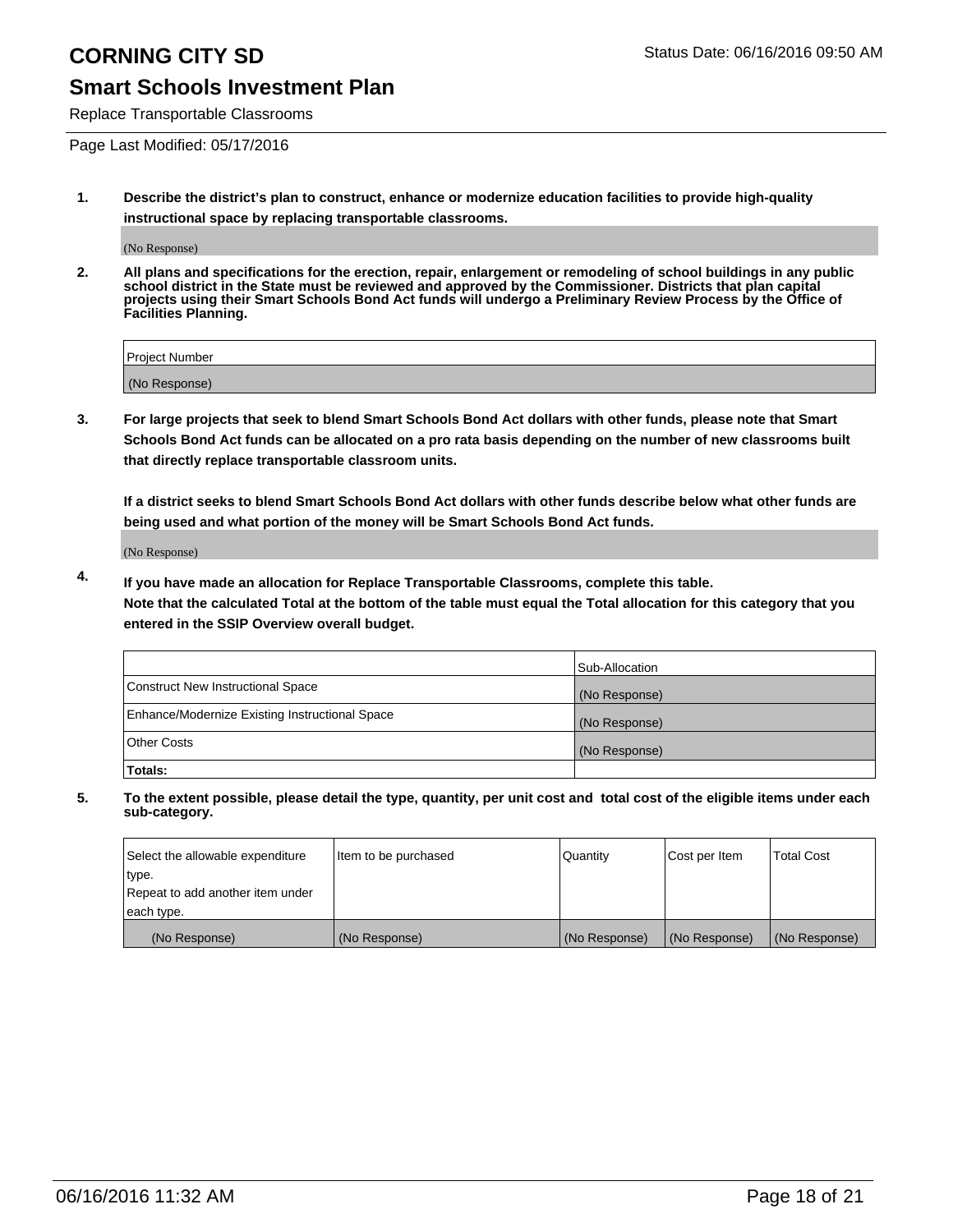## **Smart Schools Investment Plan**

High-Tech Security Features

Page Last Modified: 05/18/2016

### **1. Describe how you intend to use Smart Schools Bond Act funds to install high-tech security features in school buildings and on school campuses.**

The SSBA funds will be used to enhance security at all of the district's elementary schools. The funds will be used for additional IP high megapixel security cameras mostly on the exterior of the buildings but also interior cameras focusing on all entrance to the buildings. The cameras will be an extension of the district's existing Digital Video Management Software and recording servers. The funds will also be used for devices like intercoms, card readers and access control panels at secured entrances being build in a separate capital project.

**2. All plans and specifications for the erection, repair, enlargement or remodeling of school buildings in any public school district in the State must be reviewed and approved by the Commissioner. Districts that plan capital projects using their Smart Schools Bond Act funds will undergo a Preliminary Review Process by the Office of Facilities Planning.** 

| <b>Project Number</b> |  |
|-----------------------|--|
| 57-10-00-01-7-999-005 |  |

### **3. Was your project deemed eligible for streamlined Review?**

- □ Yes **☑** No
- **4. Include the name and license number of the architect or engineer of record.**

| Name            | License Number |
|-----------------|----------------|
| Jeffrey Robbins | 35151          |

**5. If you have made an allocation for High-Tech Security Features, complete this table. Note that the calculated Total at the bottom of the table must equal the Total allocation for this category that you entered in the SSIP Overview overall budget.**

|                                                      | Sub-Allocation |
|------------------------------------------------------|----------------|
| Capital-Intensive Security Project (Standard Review) | 710,000        |
| <b>Electronic Security System</b>                    | (No Response)  |
| <b>Entry Control System</b>                          | $\Omega$       |
| Approved Door Hardening Project                      | (No Response)  |
| <b>Other Costs</b>                                   | (No Response)  |
| Totals:                                              | 710,000.00     |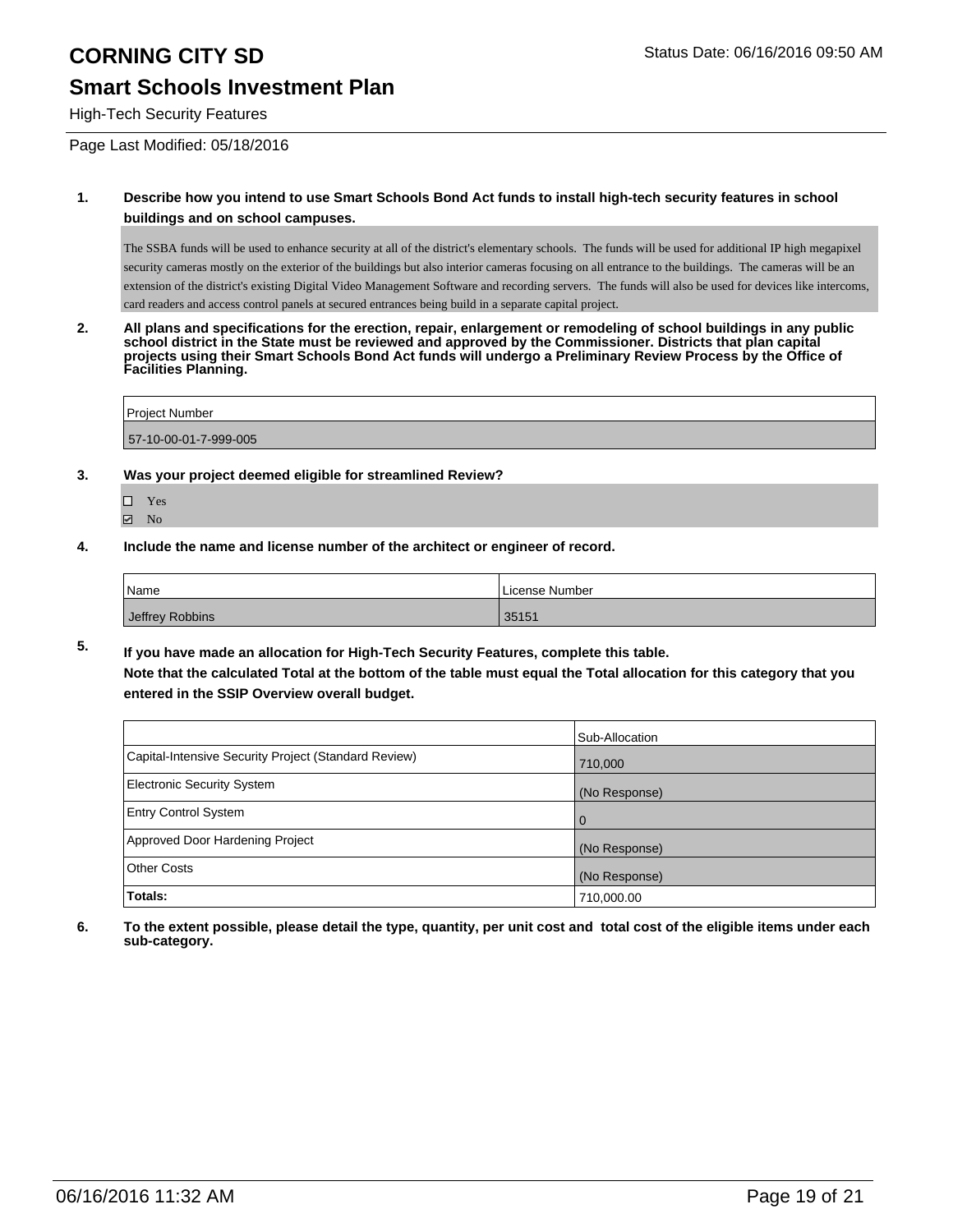# **Smart Schools Investment Plan**

High-Tech Security Features

Page Last Modified: 05/18/2016

| Select the allowable expenditure<br>type.<br>Repeat to add another item under<br>each type. | Item to be purchased                                                                                                                                                                                                                                                                                                                              | Quantity       | Cost per Item | <b>Total Cost</b> |
|---------------------------------------------------------------------------------------------|---------------------------------------------------------------------------------------------------------------------------------------------------------------------------------------------------------------------------------------------------------------------------------------------------------------------------------------------------|----------------|---------------|-------------------|
| <b>Capital-Intensive Security</b><br>Project                                                | Digital Video Management Server -<br>Additional server storage required to<br>add additional cameras to each school.<br>Each server will be 18TB and support<br>approximatly 30 additional cameras at<br>each elementary school.                                                                                                                  | 6              | 8,750         | 52,500            |
| <b>Capital-Intensive Security</b><br>Project                                                | Axis 5 MP IP Security Cameras                                                                                                                                                                                                                                                                                                                     | 123            | 2,600         | 319,800           |
| <b>Capital-Intensive Security</b><br>Project                                                | Cabling for Cameras - Category6 Data<br>Cabling, Construction budget for one<br>Category6 data cabe from the data<br>closet patch panel to wall outlet<br>locations. Estimate includes cabling,<br>installation, terminations, testing and<br>lebeling. This work will be competetivly<br>bid after SSBA approval and SED<br>Facilities approval. | 123            | 600           | 73,800            |
| <b>Capital-Intensive Security</b><br>Project                                                | Andover Comtimuum 8-Door Access<br><b>Control Panel</b>                                                                                                                                                                                                                                                                                           | $\overline{4}$ | 8,200         | 32,800            |
| <b>Capital-Intensive Security</b><br>Project                                                | HID Thinline II 125K Proximity Card<br>Reader                                                                                                                                                                                                                                                                                                     | 12             | 425           | 5,100             |
| <b>Capital-Intensive Security</b><br>Project                                                | 2N Helios IP Force Video Intercom                                                                                                                                                                                                                                                                                                                 | 12             | 1,250         | 15,000            |
| <b>Capital-Intensive Security</b><br>Project                                                | Bosch Request to Exit Motion Sensor                                                                                                                                                                                                                                                                                                               | 12             | 310           | 3,720             |
| <b>Capital-Intensive Security</b><br>Project                                                | Door Contact Postion Switch,<br>Recessed                                                                                                                                                                                                                                                                                                          | 48             | 250           | 12,000            |
| <b>Capital-Intensive Security</b><br>Project                                                | Remote door release switch                                                                                                                                                                                                                                                                                                                        | 12             | 320           | 3,840             |
| <b>Capital-Intensive Security</b><br>Project                                                | Cisco 9971 Video Phone to interfaces<br>with intercom                                                                                                                                                                                                                                                                                             | 12             | 350           | 4,200             |
| <b>Capital-Intensive Security</b><br>Project                                                | Installation of Access Control Systems                                                                                                                                                                                                                                                                                                            | 6              | 3,210         | 19,260            |
| <b>Capital-Intensive Security</b><br>Project                                                | Total Project Incidental costs -<br><b>Includes Construction Administration</b><br>costs, legal fees, design fees, bidding<br>costs, printing, inflation and<br>contingencies.                                                                                                                                                                    | 1              | 142,780       | 142,780           |
| <b>Capital-Intensive Security</b><br>Project                                                | Installation of Camera Systems                                                                                                                                                                                                                                                                                                                    | 6              | 4,200         | 25,200            |